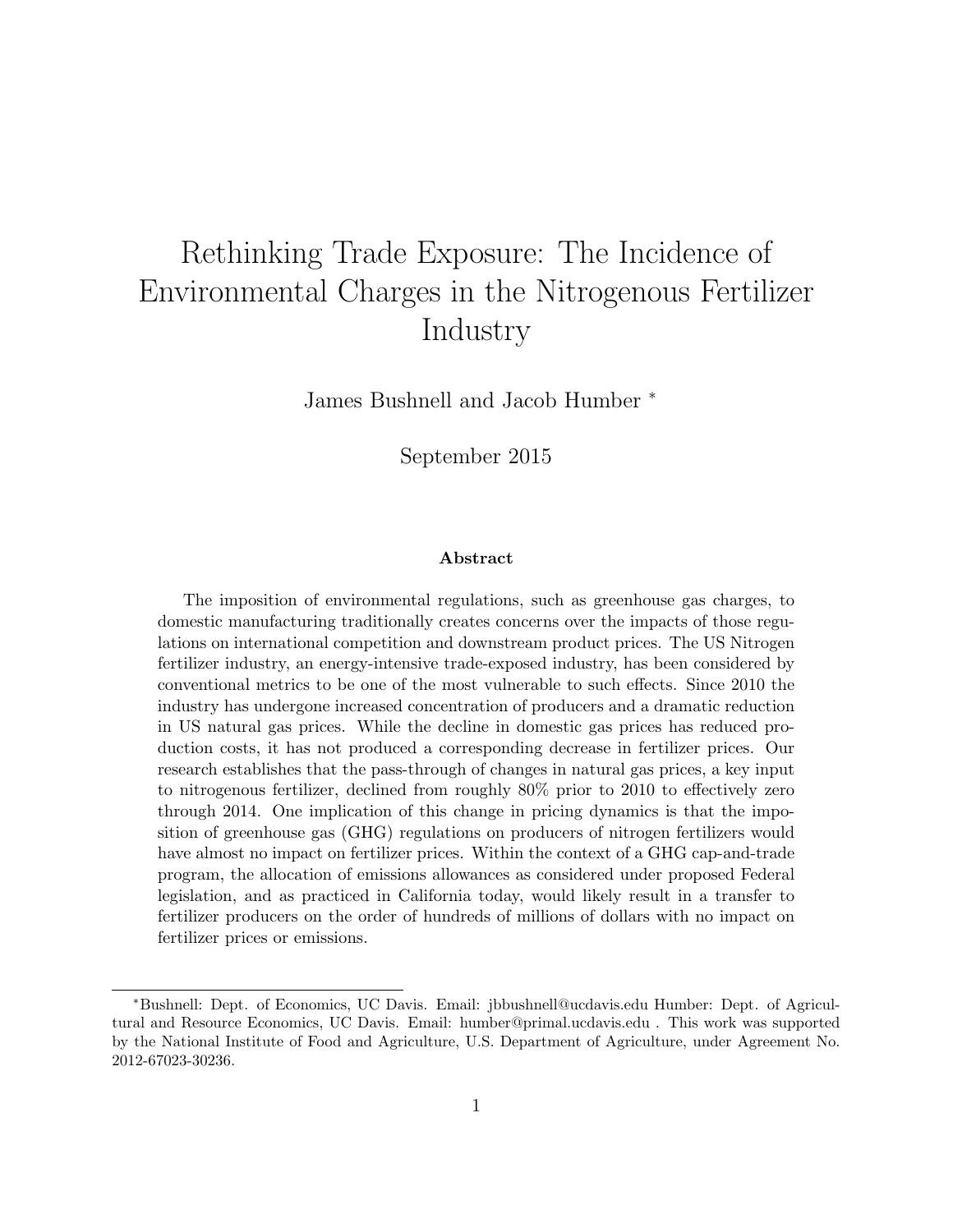### 1 Introduction

Market-based environmental regulatory instruments, such as emissions taxes or emissions trading, have long been championed by economists as a means to efficiently mitigate the emissions of pollutants. In practice, however, real world conditions and institutional constraints have caused the implementation of such regulations to fall short of their theoretical ideal. Previous research has demonstrated the distortion to environmental regulations that can arise from market power (Fischer (2011), Kolstad and Wolak (2003)), economic regulation Fowlie (2010), and allocation policies (Fowlie and Perloff (2013), Bernard, Fischer and Fox (2007)). One concern that has been at the forefront of policy discussions is the issue of competitiveness impacts of environmental regulations. When an environmental charge, such as an emissions cap, is applied only locally, policy-makers often worry about the implications for balance of trade. Industries that face substantial international competition could see their market shares erode as the result of a local cost increase that is not borne by outside competitors. <sup>1</sup> These concerns are closely related to those of jurisdictional limits.<sup>2</sup> When emissions charges do not "reach" all relevant sources, as with charges related to greenhouse gasses, then the leakage of emissions to unregulated jurisdictions not only causes economic harm but also dilutes, perhaps substantially, the benefits of the regulation.

An additional important consideration when evaluating the impacts of market-based environmental regulations is the incidence (or pass through) of environmental costs to end-use consumers. This aspect of market outcomes is closely related to the competitiveness of the regulated industry, as well as the relative elasticities and curvatures of supply and demand. Depending upon market structure and conditions, the pass through of environmental fees may be heavily diluted, or could even exceed 100%. As noted by Seade (1985), in oligopoly environments taxes on outputs (or inputs) can increase margins and under some conditions lead to more than 100% pass-through of the tax. The interactions of cost shocks and product prices can be quite complex and are largely dependent upon characteristics of the demand function.<sup>3</sup>

In the environmental context, the question of incidence is particularly important when the pollutant is regulated upstream from the source of emissions (Mansur (2012)) or when the emissions price is derived endogenously across multiple industries, as under a cap-andtrade system. In either case, the optimal pigouvian tax under perfect competition could be heavily distorted by the time it is faced by end-users, depending upon the incidence.

In this paper we study the question of pass-through and environmental charges in the

 $1$ Fowlie  $(2012)$ .

<sup>2</sup>Bushnell, Peterman and Wolfram (2008), Fowlie (2009), Fischer and Fox (2009).

<sup>3</sup>Weyl and Fabinger (2013) derive a general framework for modeling the incidence of taxes under imperfect competition.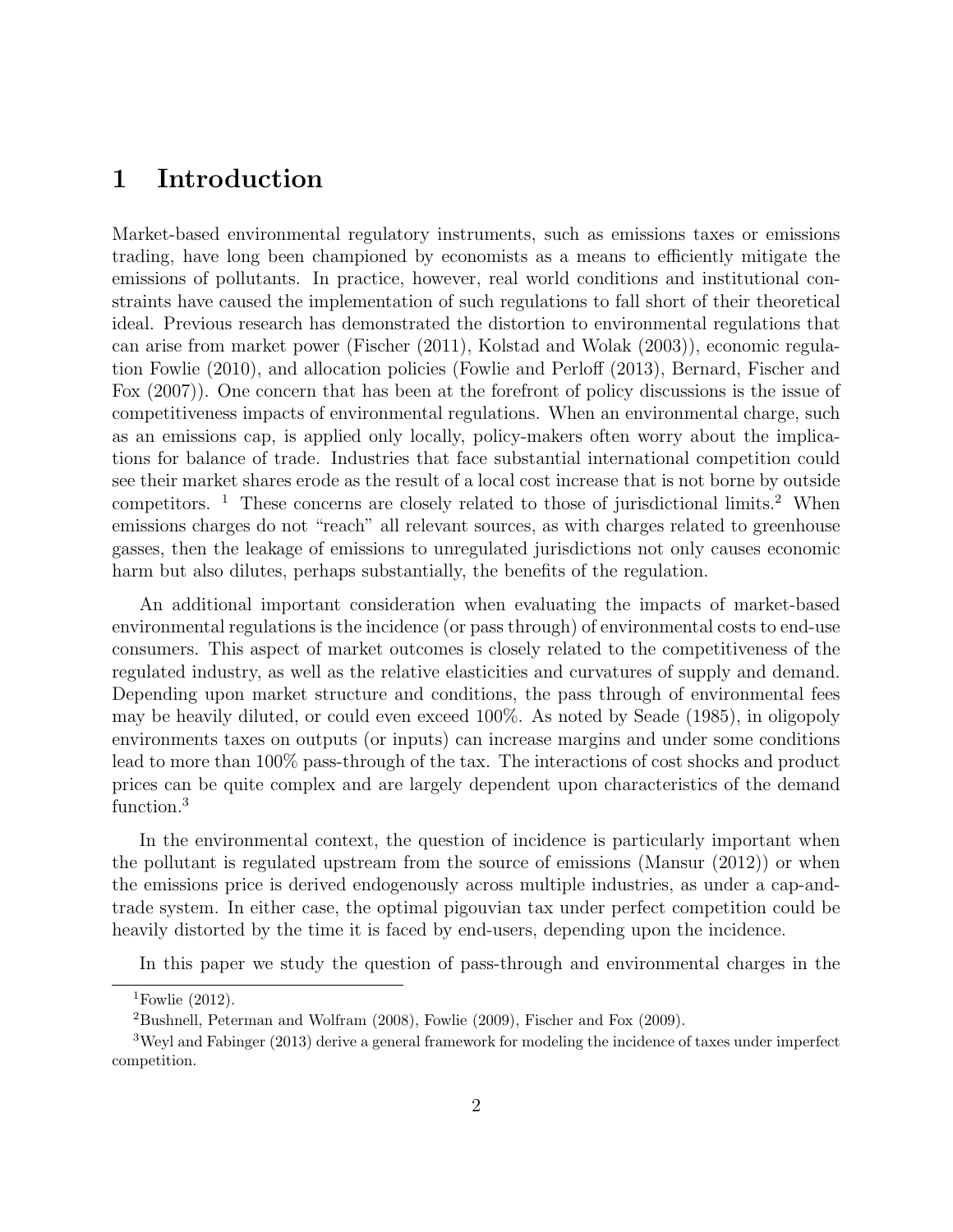context of the nitrogenous fertilizer industry. This industry is one of the most carbon intensive sectors to be covered under carbon trading regimes in Europe and California, as well as the US national carbon trading system proposed under the American Clean Energy and Security Act (HR 2454, also known as Waxman-Markey) legislation of 2009. Nitrogen-based fertilizers are a significant contributor to greenhouse gasses both upstream in its production and downstream in its application through the emissions of nitrous oxide  $(N_2O)$ .

During the same time period, the industry began to undergo a substantial transformation. Domestic production of nitrogenous fertilizer had declined steadily through the early 2000's due largely to higher local costs of the key input, natural gas. With the onset of the fracking boom in natural gas during the late 2000's this situation stabilized and US producers found themselves instead with a growing production cost advantage relative to offshore sources. Within the United States, the industry also underwent a period of consolidation in the late 2000's, culminating in a significant merger of two leading producers in 2010. As a result of the combination of cost advantages and a consolidation of the market structure, the industry has enjoyed particularly large margins since 2010. Despite the much-noted decline in the prices of domestic natural gas, fertilizer prices have remained high and more closely respond to demand-related drivers such as corn prices, than to local cost drivers since 2010.

One implication of these changes to the industry is that the incidence of any greenhouse gas regulation would be extremely muted. This in turn implies that any abatement from reductions in the volume of fertilizers that would induced by an emissions trading scheme would be minimal, particularly relative to what was assumed by policy analysis at the time HR 2454 was under consideration. Abatement resulting from emissions trading would thus be pushed into other sectors covered under the same cap-and-trade scheme. At the same time, key elements of HR 2454 provided additional protections to industries such as the nitrogenous fertilizer industry, which were judged to be "energy intensive and trade exposed" (EITE). Our results imply that these incentives that would have been provided under EITE would have been nearly completely unnecessary in terms of its stated goal of protecting local producers, while at the same time constituting a substantial windfall to those same producers.

### 2 Environmental Regulation and Trade Exposure

The trade impacts of local environmental regulations has long been of concern and interest. From an environmental perspective, the concern stems from the prospect of emissions leakage, where emissions intensive industries relocate to unregulated areas but maintain their output levels and emissions. The form of the regulation can play an important role in the strength of this effect (Bushnell, Wolfram and Peterman, 2008). From an economic perspec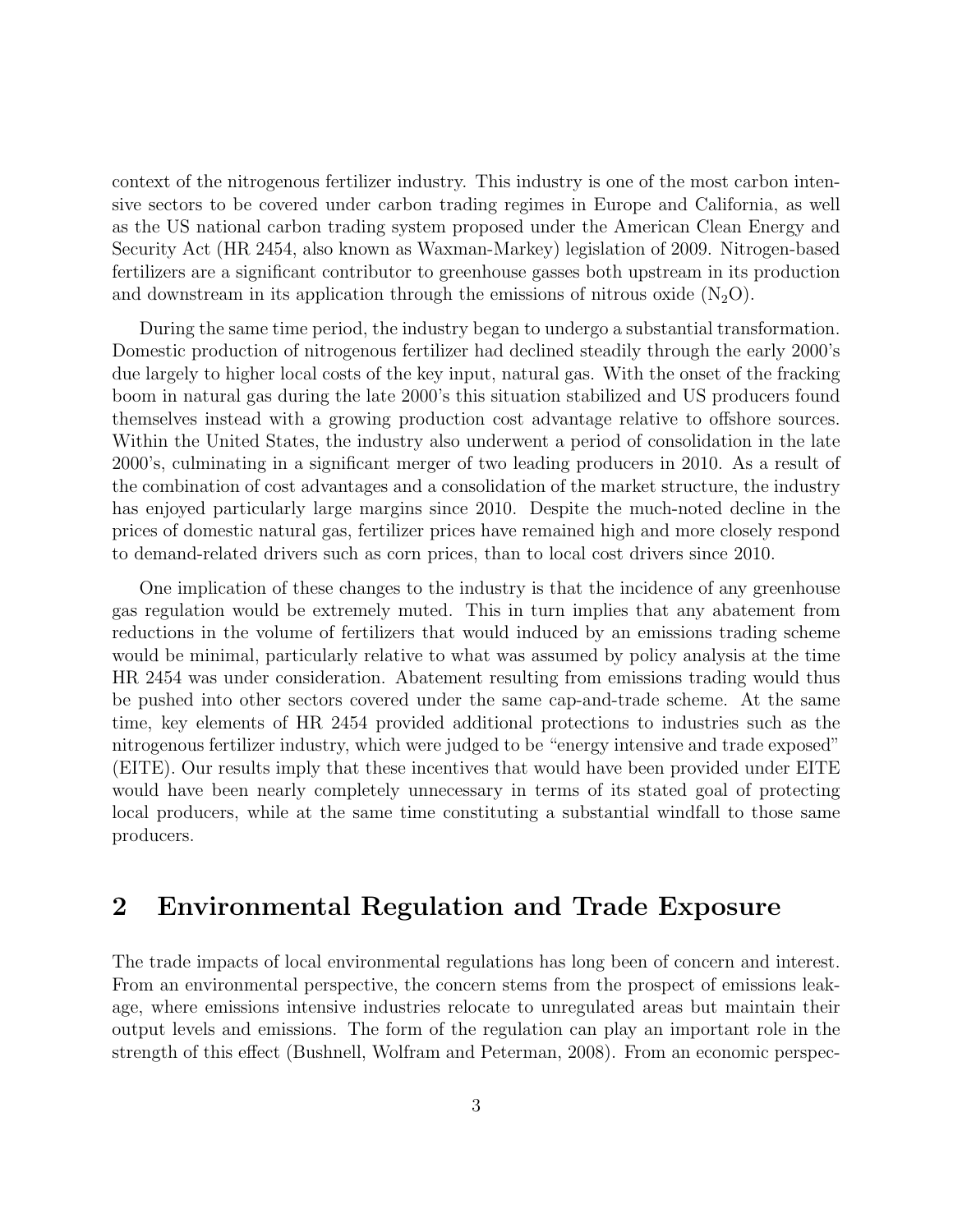tive, the concern is that leakage can lead to a loss in economic activity and employment, as well as limit the environmental gains of a regulation.

There are several tools that have been proposed and implemented to attempt to address these concerns (Frankel and Aldy, 2008). One is the implementation of border tax adjustments (BTAs) that would place an environmental charge on goods as they enter the country that could in theory be symmetric with the charge faced by local producers. The border tax would level the playing field with importers and eliminate the incentive for local producers to relocate in order to avoid paying the fee. However, the most commonly invoked mechanism to address trade exposure has been the use of allowance allocation as an implicit subsidy for domestic production. Under output-based updating each firm receives an allocation of emissions permits that is proportional to its total product production. In the fertilizer context, for example, this means each firm receives an allocation that is proportional to the tons of product produced domestically within the regulatory jurisdiction. The effects of output-based updating have been a subject of much research.<sup>4</sup> In general, it is believed that output-based updating is effective in mitigating leakage, as firms are rewarded (in the form of permits) for domestic production.

Output-based updating is also widely believed to result in lower product prices than alternative forms of allocation. While one strain of the academic literature has focused on the detrimental efficiency effects of such a price impact, it has an appeal to policymakers. Despite the political appeal of this product price effect, these "lower" prices can lead to inefficient over-consumption as the externality cost of the pollution is not adequately reflected in product prices.<sup>5</sup> Output-based allocation comes at considerable opportunity cost to public expenses, as allowance revenue that could otherwise be used as public funds is given freely to targeted industries. There has been considerable focus on the general equilibrium benefits from using the revenues from environmental regulations to offset existing tax distortions (see Goulder et al. (1999) and Fullerton and Metcalf (2001).), and it is important to recognize that any form of free allocation prevents the use of allowance revenues for more efficient purposes.

One paper that combines many of these considerations is Fowlie, Reguant and Ryan (2015) (FRR), which examines the prospective impacts of environmental charges on the cement industry. That industry is carbon intensive, subject to both local market power and in some places competition from overseas imports. Fowlie et. al demonstrate that for this industry, an output based updating mechanism dominates a border tax, because the procompetitive impacts of a border tax outweigh any concerns over suppression of the external costs in retail prices.

<sup>&</sup>lt;sup>4</sup>see Jensen and Rasmussen (2000), Fischer (2003), and Fischer (2011).

<sup>5</sup>See Palmer, Burtraw and Kahn (2006) for a discussion of the various impacts of updating.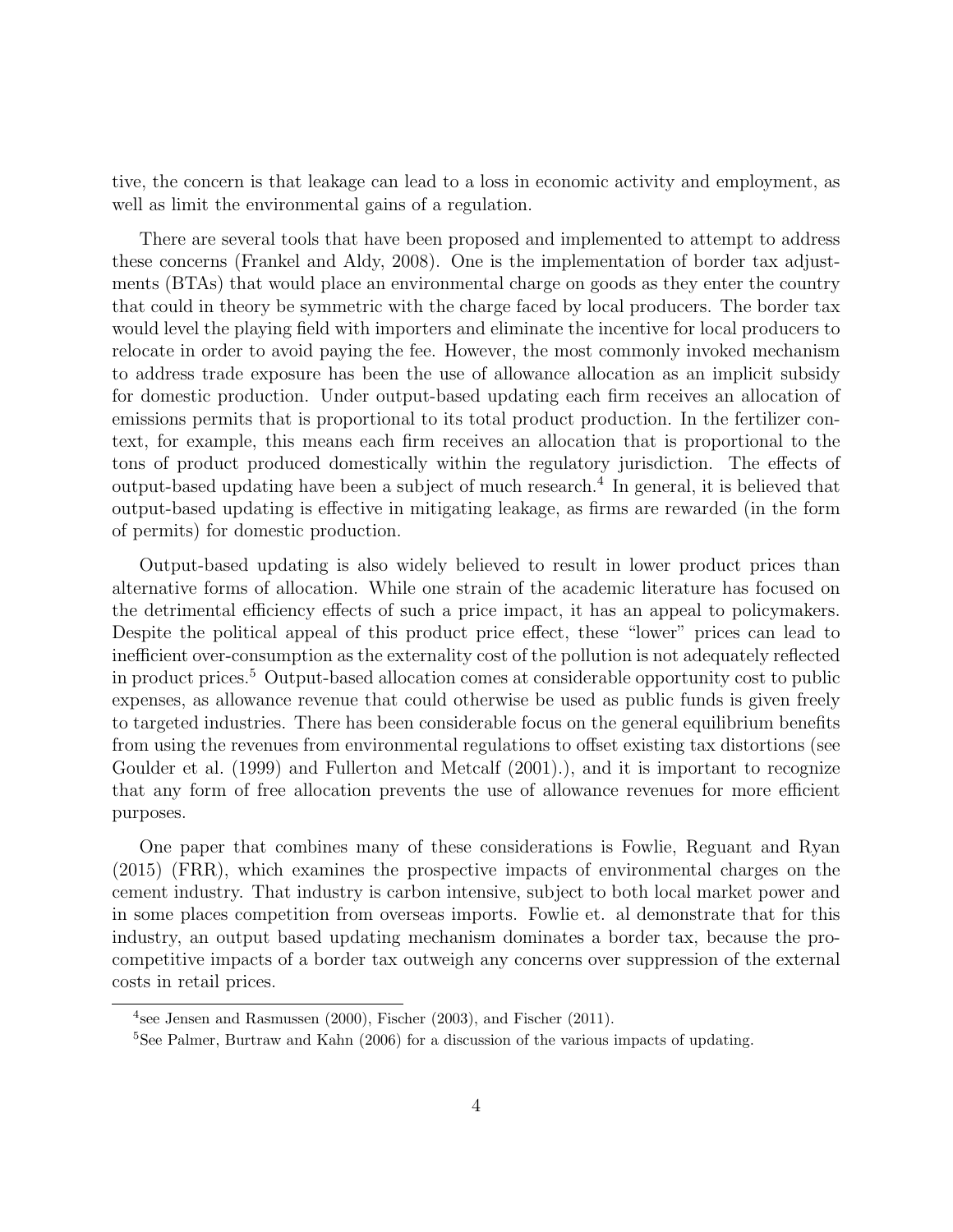While we address a similar question to FRR, we take a different methodological approach. Unlike cement or many other manufacturing industries, marginal cost in the nitrogen industry is dominated by a single input, natural gas. Where FRR apply structurally estimated cost and market parameters to simulations of hypothetical emissions charges, we utilize the observed variation of a key input factor, natural gas, on fertilizer prices. While the more detailed picture of production costs allow FRR to simulate the dynamic responses to regulations, we are less reliant upon functional form assumptions that can dictate the curvature of residual demand and play an important role in predicting the incidence of a hypothetical emissions charge. By using natural gas costs as a proxy for that environmental charge, we can directly estimate the impact of change in input costs from an environmental charge.<sup>6</sup>

#### 2.1 Trade Exposure and the Nitrogen Industry

In this paper we focus on the greenhouse gas implications of nitrogen production and utilization. Significant greenhouse gasses are emitted in the production of ammonia and other nitrogenous fertilizers, but even larger amounts are attributed to the conversion of N fertilizer to Nitrous Oxide  $(N_2O)$ , a potent greenhouse gas with a global warming potential of nearly 300 times that of carbon dioxide. Globally, the production and application of fertilizers are estimated to constitute 2.5% of annual Greenhouse Gas emissions.<sup>7</sup> The US EPA estimates that fertilizer contributes about 1.5% of US annual GHG emissions, with about 10 mmTon CO2e coming from ammonia production, another 15 mmTon coming from other nitrogenbased industrial processes, and about 60 mmTon CO2e from  $N_2O$  emissions attributed to the application of synthetic fertilizer.<sup>8</sup> This is coming from an overall agricultural N consumption of just under 13 million nutrient-tons.

While fertilizer may not be the largest source of GHG emissions, it is one of the most carbon intensive industries. The 2009 American Clean Energy and Security Act, (HR 2454), would have established a GHG cap over broad set of greenhouse gas sources, including the production of nitrogenous fertilizers. One of many controversial aspects of HR 2454 was its potential impact on the costs and competitiveness of GHG-intensive U.S. industries. According to an interagency study which included the US EPA and Department of Energy, nitrogenous fertilizer manufacturing would have been the 2nd most GHG intensive industry covered under the law, with both direct and indirect GHG costs amounting to 18.5% of 2007

<sup>&</sup>lt;sup>6</sup>One shortcoming of our approach relative to FRR is that the impact of any dynamic responses we can measure is limited to our sample, which lasts about 5 years after the decline of US natural gas prices.

<sup>7</sup> International Fertilizer Association, 2009

<sup>8</sup>"Inventory of U.S. Greenhouse Gas Emissions and Sinks: 1990 to 2013." United States Environmental Protection Agency. April, 2015. These figures include the  $N_2O$  emissions only attributed to synthetic fertilizers.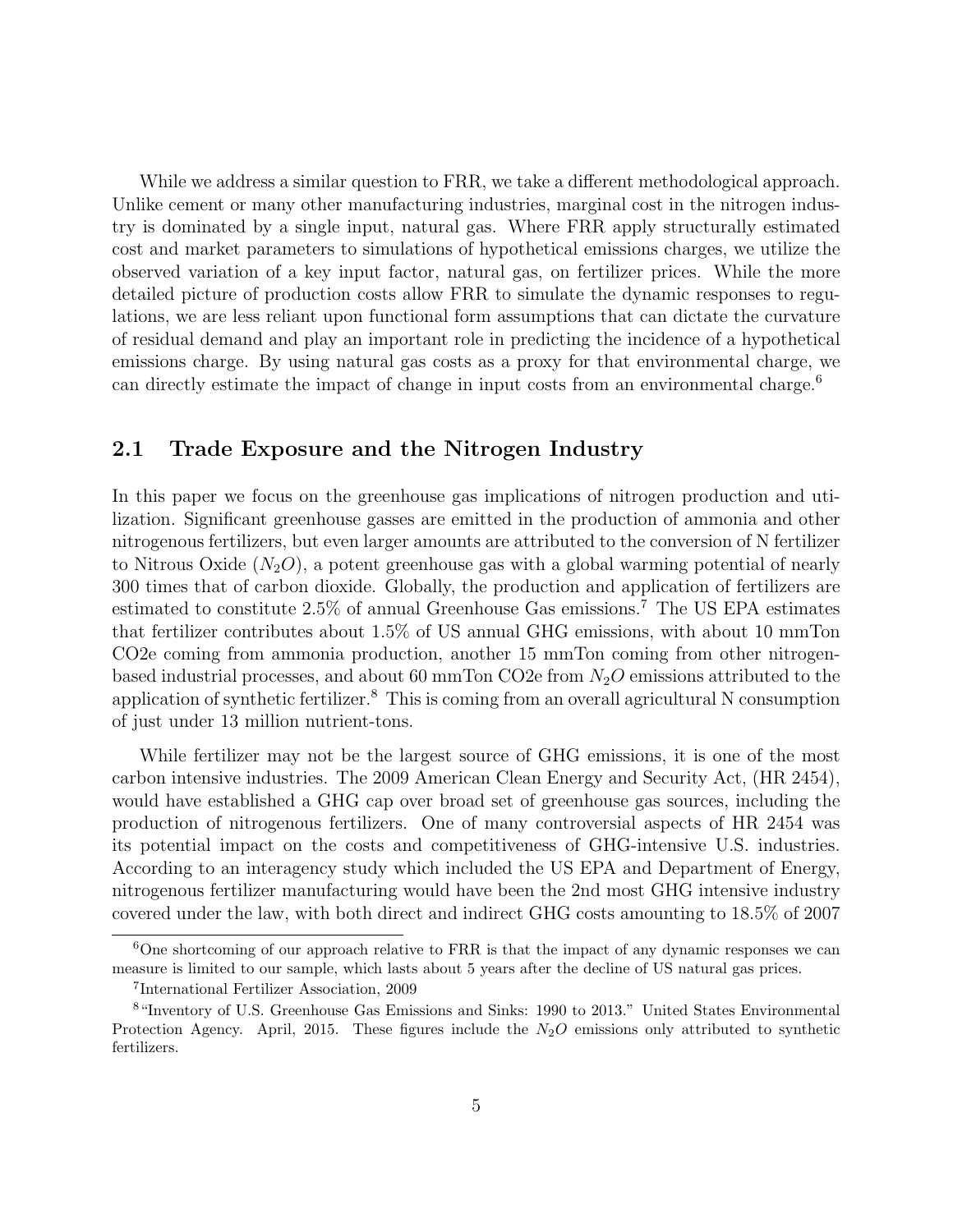revenues.<sup>9</sup> In other words, this analysis implies that absent other provisions, and under full pass through, a \$20/ton CO2 price would have raised N fertilizer prices by nearly 20%.

Both competitiveness concerns, and likely concerns about alienating agricultural constituencies, motivated additional measures in HR 2454 to mitigate such impacts. In the highly sensitive environment in which HR 2454 was developed, the prospect of mitigating price impacts to key constituencies, such as the agricultural sector, was an important negotiating tool. Fowlie (2009) describes both the policy process and welfare implications of the approach that was adopted. The main provision included awarding emissions allowances to domestic producers under a process known as output-based allocation. Under output-based allocation, fertilizer producers would have received an implicit subsidy on their production in the form of emissions allowances that are award per unit of output. In this way output-based allocation differs critically from allocations based upon exogenous factors such as historic emissions. One implication of the allocation approach to mitigating leakage is that product prices will not rise with the costs of the GHG regulation.

Indeed, a USDA analysis of HR 2454 (USDA, 2009) emphasized the fact that outputbased allocation greatly mitigated any potential price increases of fertilizer. While the study estimated that "in the absence of EITE provisions, higher fertilizer costs could lead to an average annual increase in crop production expenses of \$1.4 Billion," its primary estimate which incorporates the EITE provisions estimated an annual increase of less than \$100 Million.<sup>10</sup> Importantly, all these analyses implicitly assumed 100  $\%$  pass-through of upstream GHG charges in the absence of output based updating, an assumption that was perhaps defensible prior to 2010 but increasingly tenuous afterward. Despite passing the House in 2009, HR 2454 and its variants never passed the US Senate, leaving California as the only state to apply greenhouse gas charges to nitrogenous fertilizer production. In the following section, we explore the hypothetical impacts of HR 2454 on fertilizer prices in the context of both pre and post 2010 market conditions.

### 3 The Nitrogenous Fertilizer Industry

Nitrogenous fertilizer utilize nitrogen, one of three primary nutrients essential for plant growth. The foundational product in the industry is anhydrous ammonia (AA), the largest volume chemical produced from hydrocarbon feedstocks and a key intermediate product in the production of fertilizers such as urea and ammonium nitrate. Ammonia is also used in several industrial applications, but about 90% of global 2010 consumption went to directly or

<sup>9</sup>US EPA, EIA and Treasury, 2009.

 $10$ USDA, page 7.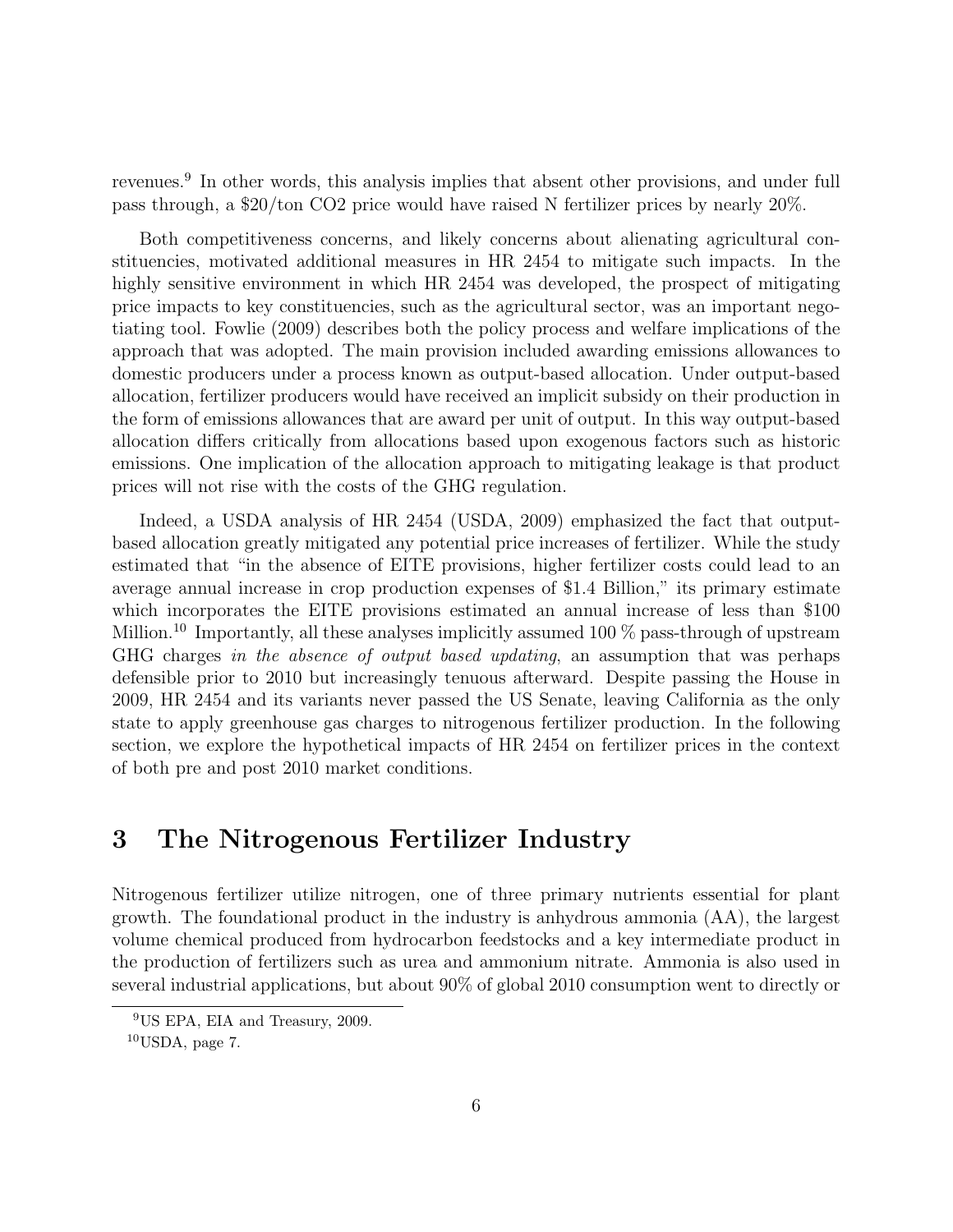

Notes:<br> **Energy Intensity<sup>2</sup>**<br>
1. Petroleum refiningi sn ordepicted because it is explicitly declined to them. H. 24 SVs allocations to "trade-vulnemble" industries. A is a 9 1<br>
1. Petroleum refining from purchased steel For a more (except at version and an except and the section of the section of the section of the section of the section of the section of the section of the section of the section of the section of the section of the secti

Figure 1: Energy Intensive and Trade Exposed Industries: Nitrogenous Fertilizer is Industry  $22.$  7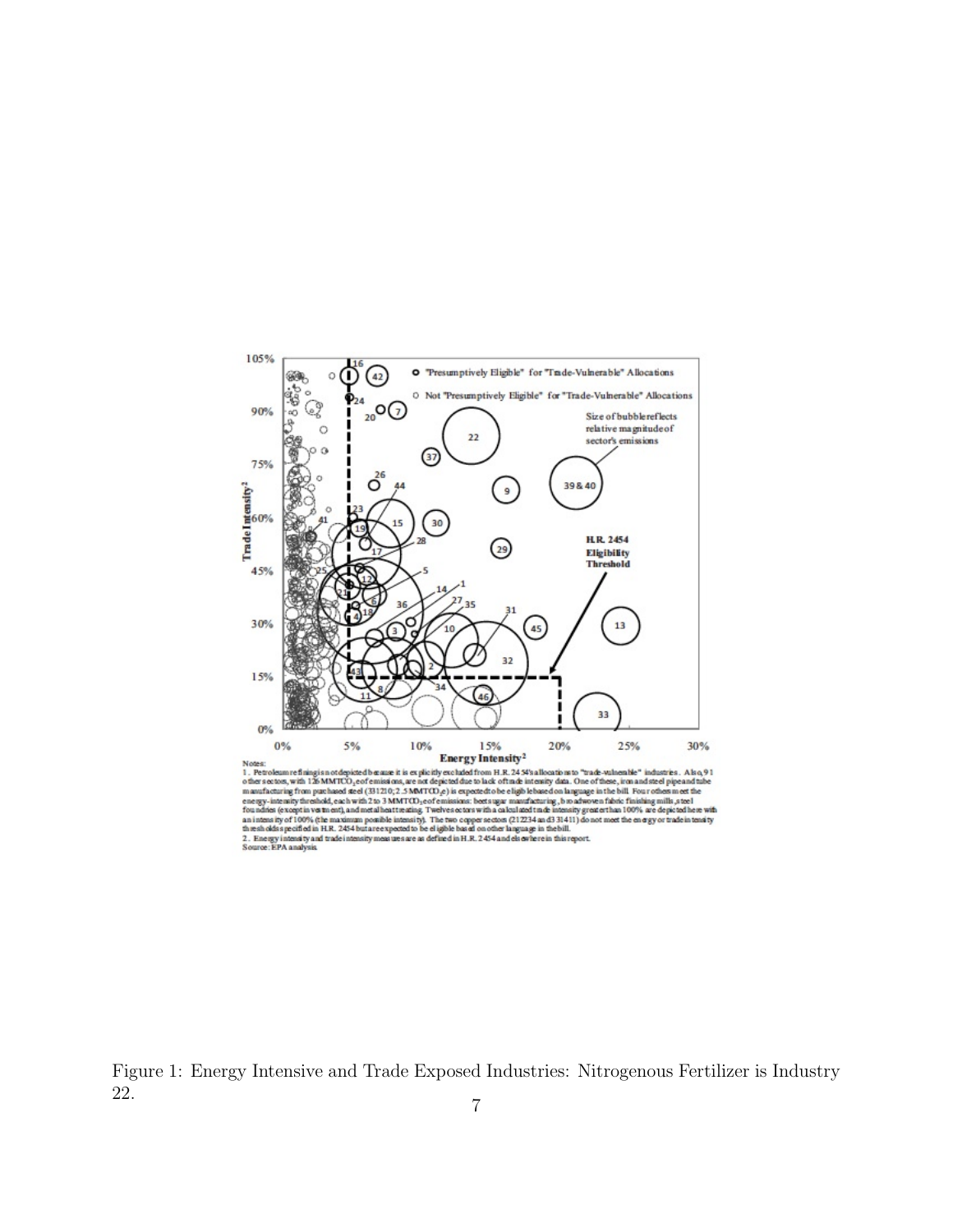indirectly to fertilizer applications.<sup>11</sup> In the United States, fertilizer manufacturing overall generates roughly \$30 Billion in annual revenues and is closely linked to the agricultural sector. During the 2000's the industry's growth followed that of the corn industry, which was in turn strongly influenced by biofuel policy and demand.

Outside of China, the key input to ammonia production is natural gas. Natural gas costs comprise over  $80\%$  of production costs of AA.<sup>12</sup> As most other costs are fixed, one would expect marginal costs to be dominated by natural gas prices. While natural gas is a key driver for the ammonia industry, the reverse is not necessarily the case. Only about 1/3 of natural gas is consumed by the industrial sector - the largest share is dedicated to electricity generation - and ammonia production constitutes about  $1/4$  of industrial sector demand. Ammonia is a globally traded product, but the costs of transporting it are considerable relative to the value of the product. As a volatile liquid chemical with applications in the manufacture of explosives as well as agriculture, both technical transport costs and regulatory barriers are high. WenYuan (2009) estimates that overseas transport from the Middle East or Black Sea regions represents 50% of the cost of ammonia shipped to the US gulf coast. While nearly 40% of U.S. ammonia consumption is met through imports, the vast majority of these imports come from either Canada or Trinidad and Tobago. The bulk of the remaining, modest share is met through imports from the Middle East, Russia, and Ukraine. Urea, an increasingly popular nitrogen fertilizer product that is derived from ammonia, is a more stable easily transported solid, and is accordingly more widely traded on global markets.

Within North America there are substantial geographic price-spreads in Ammonia and Urea prices, but these differences are extremely stable and roughly mirror the cost of transportation from the producing regions of the US gulf coast. The periodic shocks and long-term trends that have impacted the natural gas industry have in turn stimulated adjustments in both short-term commodity flows and long-run investment in the fertilizer industry.

During the early 2000s the U.S. nitrogen industry suffered during periods of relatively high U.S. natural gas prices, which peaked in 2006. High demand from a strong agricultural sector kept U.S. producers marginally profitable but there was a large shift of production to Trinidad and Tobago during the early 2000s. Importantly much of this investment was by the same firms. The large players in the industry maintained their dominance, but in a fashion that shifted production offshore to the carribean. The industry also went through a period of consolidation culminating in the merger of CF Industries and Terra. These were the market conditions pertaining to the industry at the time the trade exposure metrics in HR 2454 and California were developed.

These conditions have reversed since the onset of the U.S. fracking boom in the natural gas industry. With U.S. natural gas consumers enjoying relatively low prices on a global

<sup>&</sup>lt;sup>11</sup>"Ammonia and Urea Strategic Business Analysis Prospectus." 2013. ChemSystems.

 $12$ Kim et al.  $(2002)$ .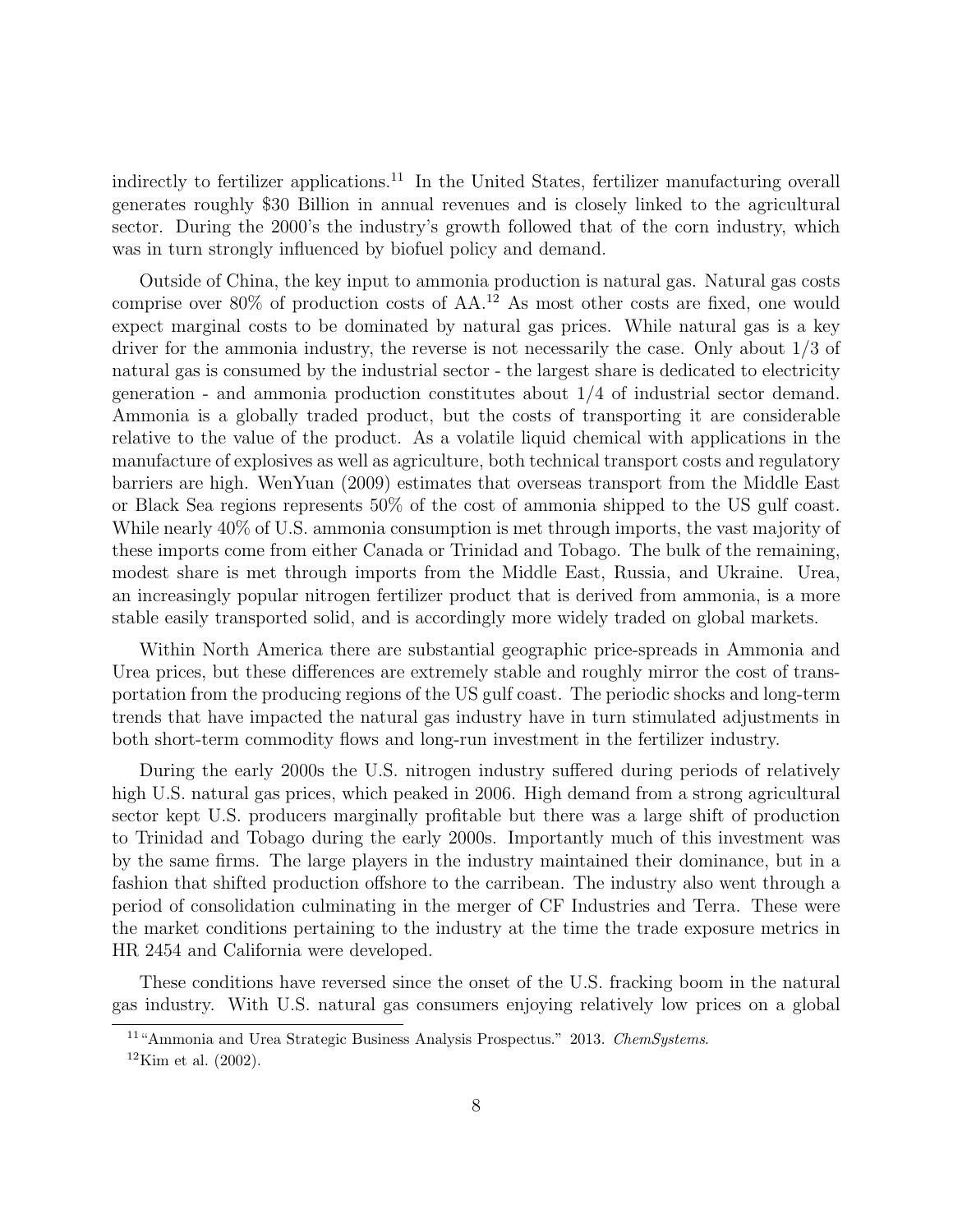

Figure 2: Sources of US Consumption of Ammonia.



Figure 3: North American capacity of the top five producers of ammonia.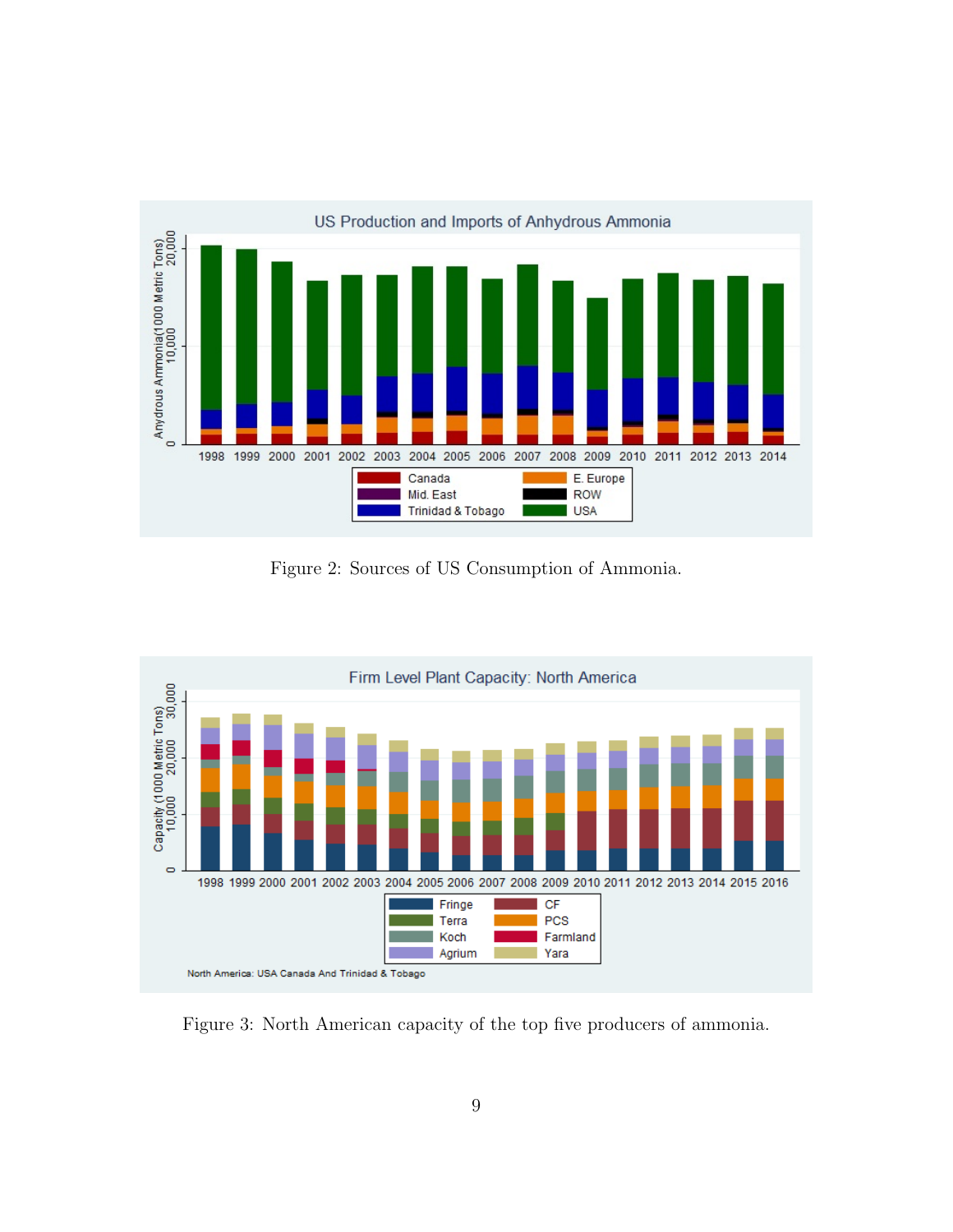scale, industries reliant on natural gas have enjoyed a growing cost advantage in global markets.<sup>13</sup> Wholesale ammonia prices in North America did not decline nearly as dramatically as production costs. Figure 4 plots an approximate index of gas input costs against an index of the U.S. wholesale ammonia price.<sup>14</sup> Prior to 2010 the most notable activity in market prices surrounds the period of the commodity boom from roughly 2006-2008. While overall margins grew during this period, this partly reflects a tightening of ammonia production capacity in the US. After 2010, the separation between ammonia and natural gas prices becomes pronounced as the decline in gas prices is to a large extent not passed through to wholesale ammonia. Overall, it is clear that domestic margins have grown dramatically since 2009. One implication of this is that domestic prices have become increasingly decoupled from domestic production costs, as we document below.



Figure 4: North American Wholesale Ammonia and Natural Gas Prices.

<sup>13</sup>Hausman and Kellogg (2015).

<sup>&</sup>lt;sup>14</sup>For this calculation we utilize an industry standard conversion rate of 34 mcf of natural gas per 1 ton of ammonia. Actual conversion rates at individual facilities vary somewhat but according to a Canadian study fall within a range of  $32-40$  mcf/ton.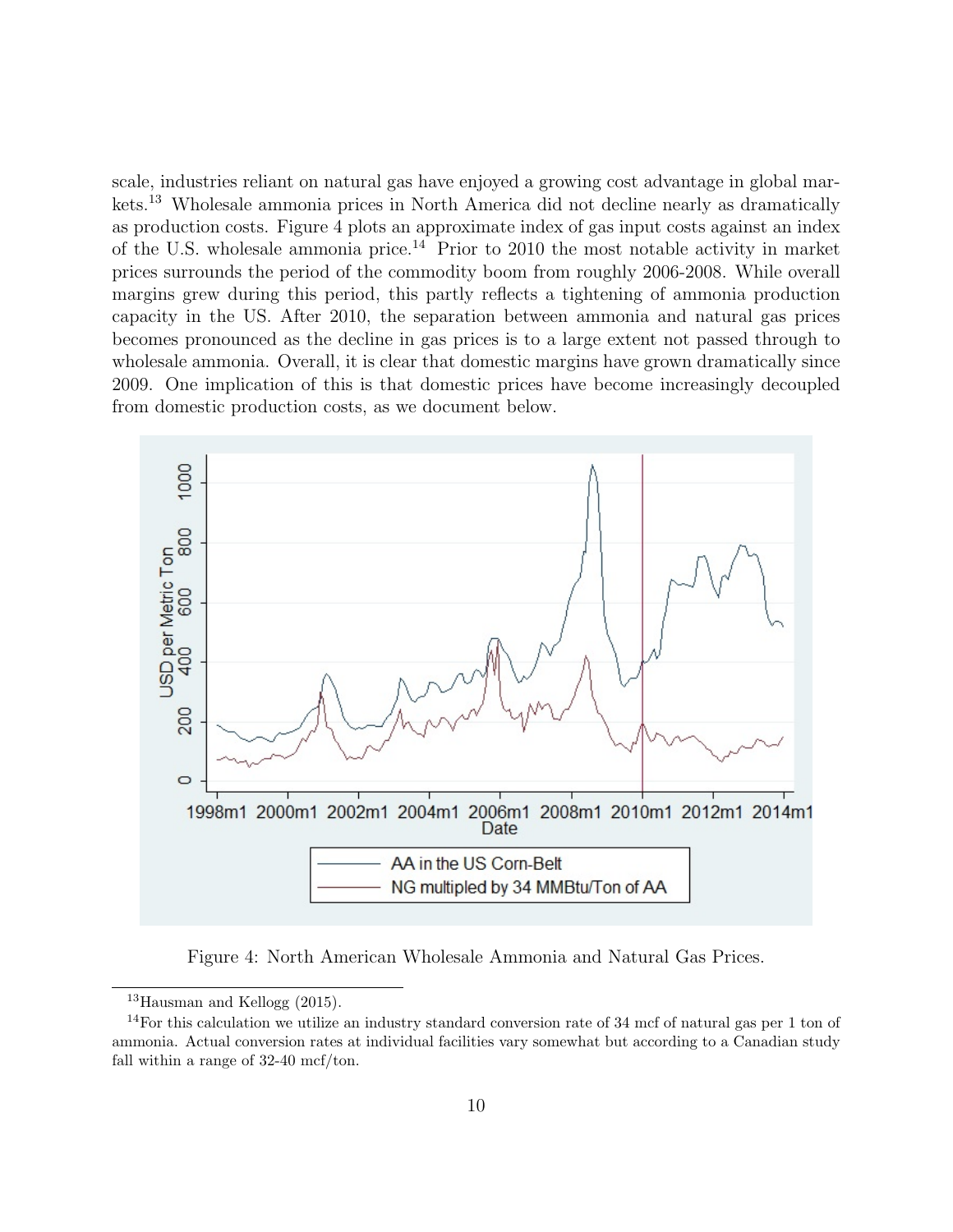### 4 Data and Analysis

Our approach to examining the perspective impacts of upstream GHG-based charges on nitrogenous fertilizer production is to utilize variation in the key cost-driver to N-production, natural gas, as a proxy for the impact of an environmental charge. As noted above, natural gas can account for 80% of the marginal cost of production of ammonia depending upon the natural gas price. As such, in a perfectly competitive market one would expect to see longrun pass through rates in this range unless the industry were capacity constrained. Increases in horizontal concentration and therefore market power, which coincided somewhat with the fracking boom, can usually be expected to lower pass-through rates.

We explore the pass through of natural gas prices to nitrogenous fertilizer prices using several specifications. In doing so we rely primarily on two price series, wholesale anhydrous ammonia prices and natural gas prices. Wholesale prices of anhydrous ammonia prices are obtained from Green Markets, a third party data provider of nitrogenous, potassium and phosphorus fertilizer prices. Green Markets obtains all price data by surveying numerous buyers (retailers) and sellers (wholesalers) of various fertilizers. Price are collected on a weekly basis and originate from within the United States as well as internationally. All prices within this analysis are aggregated to a monthly frequency by taking an unweighted average of weekly prices within a given month. A monthly periodicity of price data is chosen because it is the most amicable for examining the long-run pass-through relationship between natural gas and anhydrous ammonia prices.

Generally speaking, picking an origin of the anhydrous ammonia (AA) price quotes is somewhat arbitrary for our analysis. This is because anhydrous ammonia prices series across the United States and the world in general are highly correlated as well as co-integrated with one another. Price spreads across these regions, therefore, are generally fixed at the cost of transportation between regions. We take this as evidence that anhydrous ammonia is traded on one global market rather the several regional markets. Figure 5 below depicts three anhydrous ammonia price series at major points within the international supply chain of anhydrous ammonia: the Black Sea port, the United States Tampa port and the United States Corn-belt.<sup>15</sup> Prices of the anhydrous ammonia at the port in the Black Sea reflect the price of fertilizer sold by Eastern European countries. Countries like Russia and the Ukraine, as mentioned above, are large producers of anhydrous ammonia and provide anhydrous ammonia and other nitrogenous fertilizers to Western Europe, China, India and to a lesser extent the United States. The Tampa port within the United States, in contrast, represents the main point of entry of nitrogen fertilizer originating from outside of Canada. One reason for the importance of the Tampa port is that Floridian phosphorus fertilizer producers use anhydrous ammonia as an input in the production of phosphorous fertilizer like Diammonium

<sup>15</sup>The Corn-belt is comprised of Ohio, Indiana, Illinois, Iowa, Missouri and Nebraska.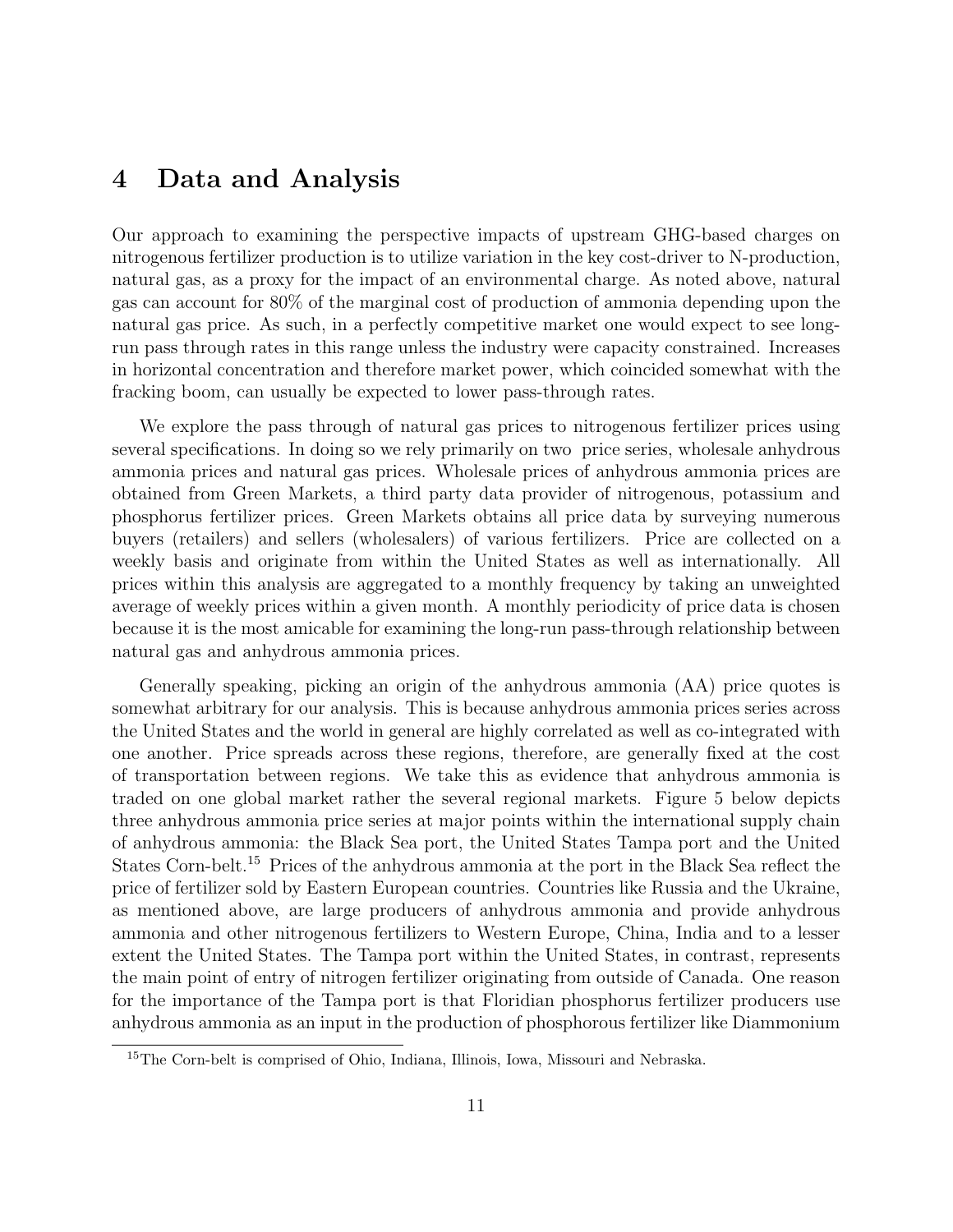phosphate (DAP) and Monoammonium Phosphate(MAP). Finally, the United States Cornbelt consumes vast amounts of anhydrous ammonia for agricultural purposes and therefore represents a major end-point user within the fertilizer supply chain.

Table 1 depicts the results of an augmented dickey fuller test, Dickey and Fuller (1979). In each case the null hypothesis of a stationary process can not be rejected in logs. The null hypothesis, however, can be rejected in first differences implying that the data follows a I(1) process. Table 2 suggests that each pairwise combination of the above mentioned set of anhydrous ammonia prices are co-integrated, Johansen (1991). This all withstanding, for the below analysis price quotes of anhydrous ammonia from the United States Corn-belt are used. Our result, not surprisingly, are robust to other fertilizer prices.



Figure 5: Prices of Anhydrous Ammonia.

Monthly natural gas prices are obtained from the Energy Information Administration and reflect the spot prices of natural gas (NG) at the Henry Hub. Again, in table 1 NG prices are shown to follow an I(1) process. Interestingly, as seen below in table 3, the price of natural gas and anhydrous ammonia are only co-integrated during the period of 1998 and 2010.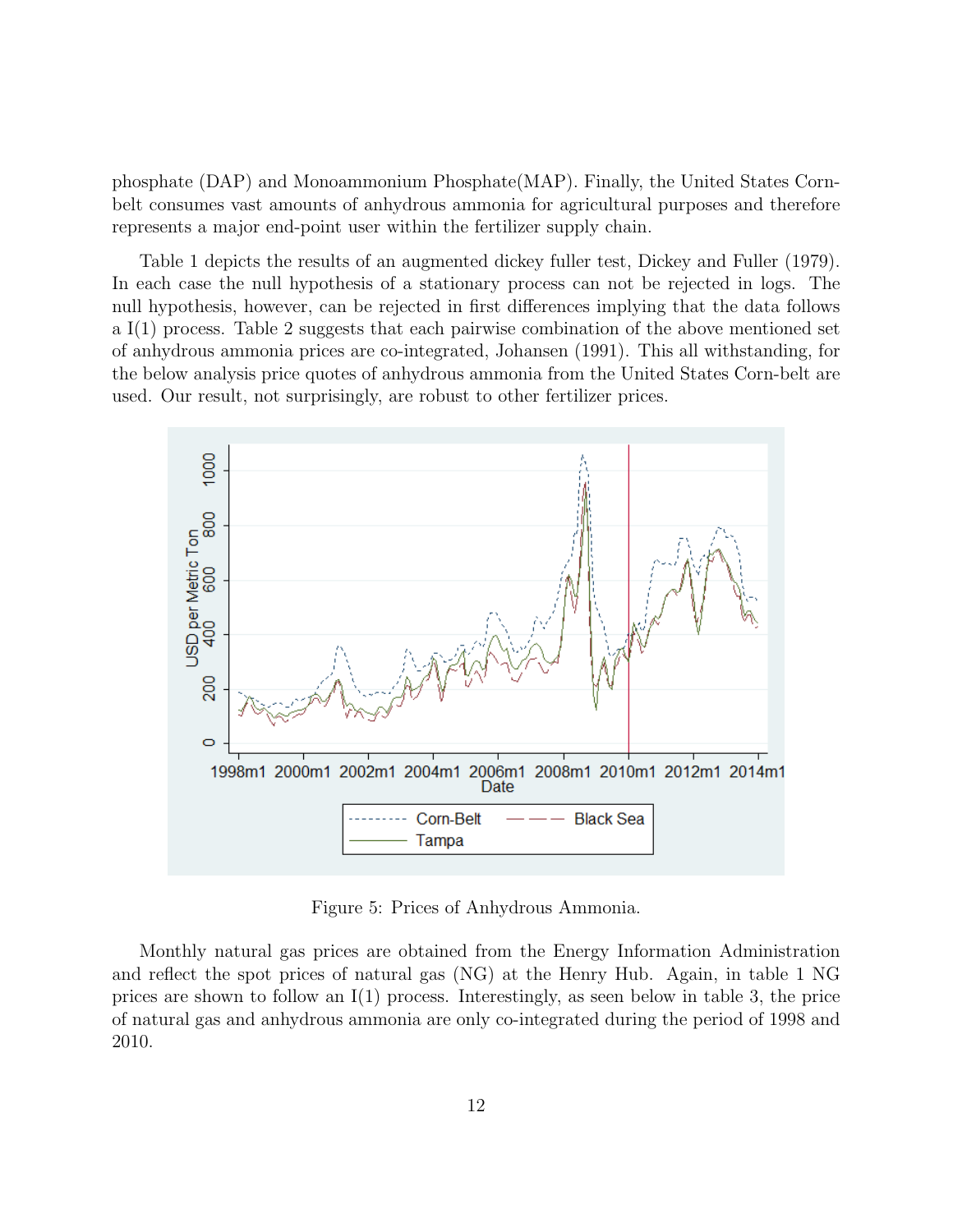|  | Table 1: Augmented Dickey Fuller Test Statistics <sup>a,b</sup> |  |  |  |  |
|--|-----------------------------------------------------------------|--|--|--|--|
|--|-----------------------------------------------------------------|--|--|--|--|

|             | Logs      | <b>Logs Differences</b> |
|-------------|-----------|-------------------------|
|             | ADF Stat. | ADF Stat.               |
| Corn-Belt   | $-2.96$   | $-6.95***$              |
| Black Sea   | $-3.00$   | $-9.89***$              |
| Tampa       | $-2.90$   | $-10.14***$             |
| Natural Gas | $-2.280$  | $-9.21***$              |

 $^{\rm a}$  Significance levels: \*\*\* p  $\leq$  .01, \*\* p  $\leq$  .05 and \* p  $\leq .1$ 

 $\overline{b}$  Lag length selection is accomplished with the Akaike information criterion

| Table 2: Johansen Test Statistics: Fertilizer Prices <sup><i>a,b</i></sup> |           |                                       |              |  |  |  |  |
|----------------------------------------------------------------------------|-----------|---------------------------------------|--------------|--|--|--|--|
|                                                                            |           | Corn-Belt Corn-Belt                   | <b>Tampa</b> |  |  |  |  |
|                                                                            |           | and Tampa and Black Sea and Black Sea |              |  |  |  |  |
| $r = 0$                                                                    | $29.04**$ | $30.24**$                             | $34.48**$    |  |  |  |  |
| r < 1                                                                      | 2.82      | 3.17                                  | 2.42         |  |  |  |  |

<sup>a</sup> Significance levels: \*\*\*  $p \leq .01$ , \*\*  $p \leq .05$  and \*  $p \leq .1$ 

<sup>b</sup> Lag length selection is accomplished with the Akaike information criterion

|         | Table 5: Jonansen Test Statistics: Corn-Belt and Natural Gas" |                                                     |
|---------|---------------------------------------------------------------|-----------------------------------------------------|
|         |                                                               | Corn-Belt and Natural Gas Corn-Belt and Natural Gas |
|         | <b>Full Sample</b>                                            | Pre 2010                                            |
| $r = 0$ | 12.48                                                         | $17.44**$                                           |
| r < 1   | 1.91                                                          | 3.63                                                |

Table 3: Johansen Test Statistics: Corn-Belt and Natural Gasa,b

 $^{\textrm{a}}$  Significance levels: \*\*\* p  $\leq$  .01, \*\* p  $\leq$  .05 and \* p  $\leq$  .1

<sup>b</sup> Lag length selection is accomplished with the Akaike information criterion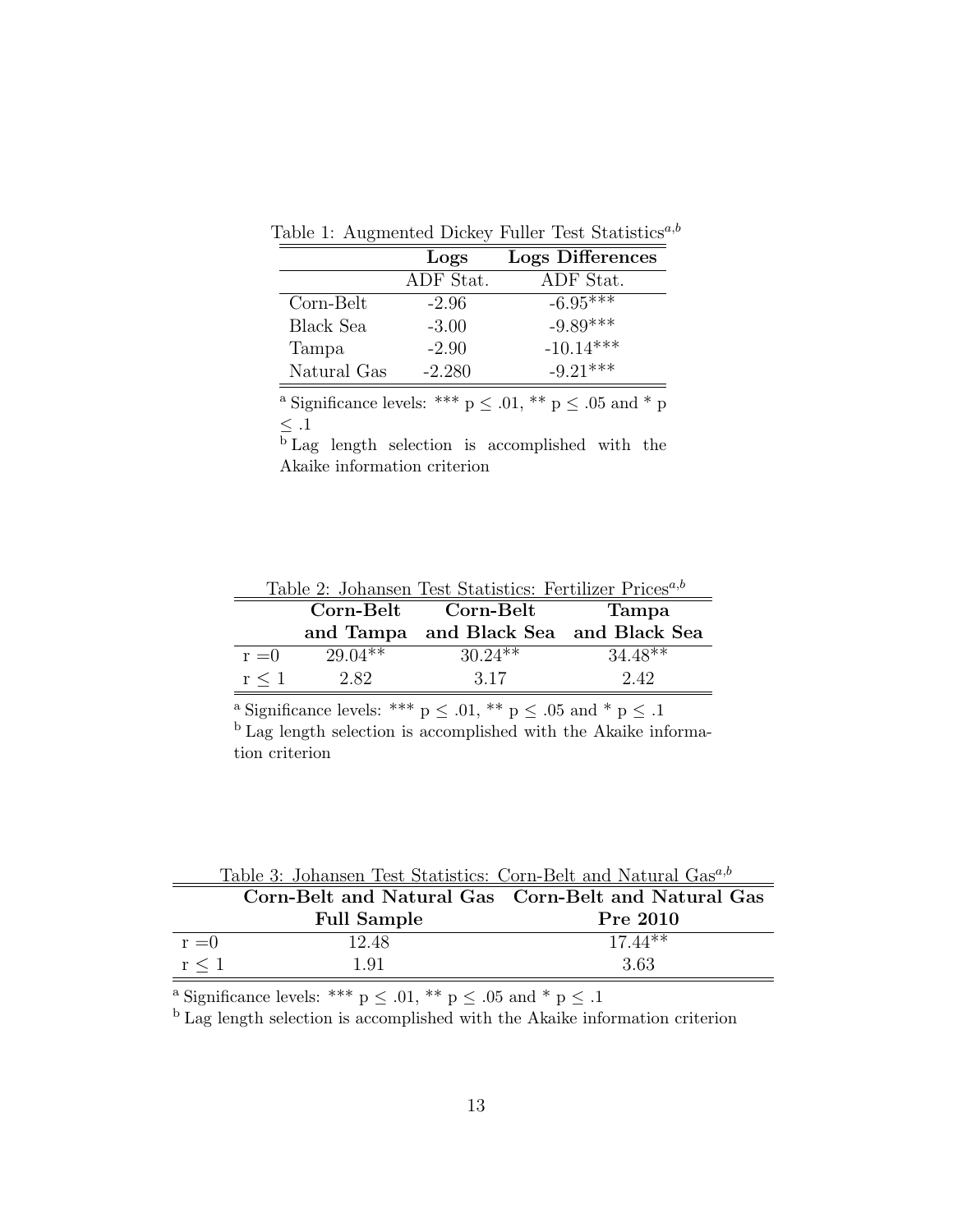Summary statistics for AA prices and NG prices are reported for the full sample as well as two time periods, before and after January 2010, in table 4. A clear trend is present within these tables as the means of all time series change markedly before and after 2010. Across this time period of Anhydrous Ammonia prices increases substantially. As a result of the fracking boom, the mean of natural gas prices, in contrast, show a clear decrease.

| Table 4: Summary statistics of Prices |         |                    |       |        |  |  |
|---------------------------------------|---------|--------------------|-------|--------|--|--|
|                                       | Mean    | Std. Dev. Min.     |       | Max.   |  |  |
|                                       |         | <b>Full Sample</b> |       |        |  |  |
| Anhydrous Ammonia                     | 411.827 | 213.652            | 135   | 1062.5 |  |  |
| Natural Gas                           | 4.848   | 2.352              | 1.47  | 13.92  |  |  |
|                                       |         | Pre 2010           |       |        |  |  |
| Anhydrous Ammonia                     | 336.398 | 183.187            | 135   | 1062.5 |  |  |
| Natural Gas                           | 5.231   | 2.57               | 1.47  | 13.92  |  |  |
|                                       |         | Post 2010          |       |        |  |  |
| Anhydrous Ammonia                     | 639.687 | 114.376            | 397.5 | 794    |  |  |
| Natural Gas                           | 3.691   | 0.735              | 2.004 | 5.475  |  |  |

#### 4.1 Pass-Through Regressions

Before analyzing a potential change in the NG to AA pass-through rate as a result of the fracking boom, we first analyze pass-through rate for the entire sample, January 1998 until January 2014. The literature on pass-through utilize two different pass-through estimators. The distributed lag approach adopted within Nakamura and Zerom (2010), Gopinath and Itskhoki (2010), Goldberg and Campa (2010) and Knittel and Stock (2015) is specified below.

$$
\Delta log P_t = \alpha + \sum_{l=1}^{L} \beta_l \Delta log C_{t-l+1} + \sum_{j=1}^{3} \rho_j S_j + \epsilon_t.
$$

Above,  $P_t$  represents the nitrogen fertilizer prices. The cost measure,  $C_t$ , is represented by natural gas prices. Seasonal fixed effects,  $S_j$  are also included within the pass-through equation. The long run pass-through rate is therefore  $\beta_{LR} = \sum_{l=1}^{L} \beta_l$ . Utilizing monthly data, we estimate the long-run pass-through rate for  $L = 3, 6, 12, a 3, 6, a$  and 12 month window, in table 5.

Alternatively Li and Hong (2013) adopt a  $K^{th}$  lagged difference approach. In contrast, estimates of pass-through are obtained as the change in price over a K horizon against a change in cost over the same K horizon.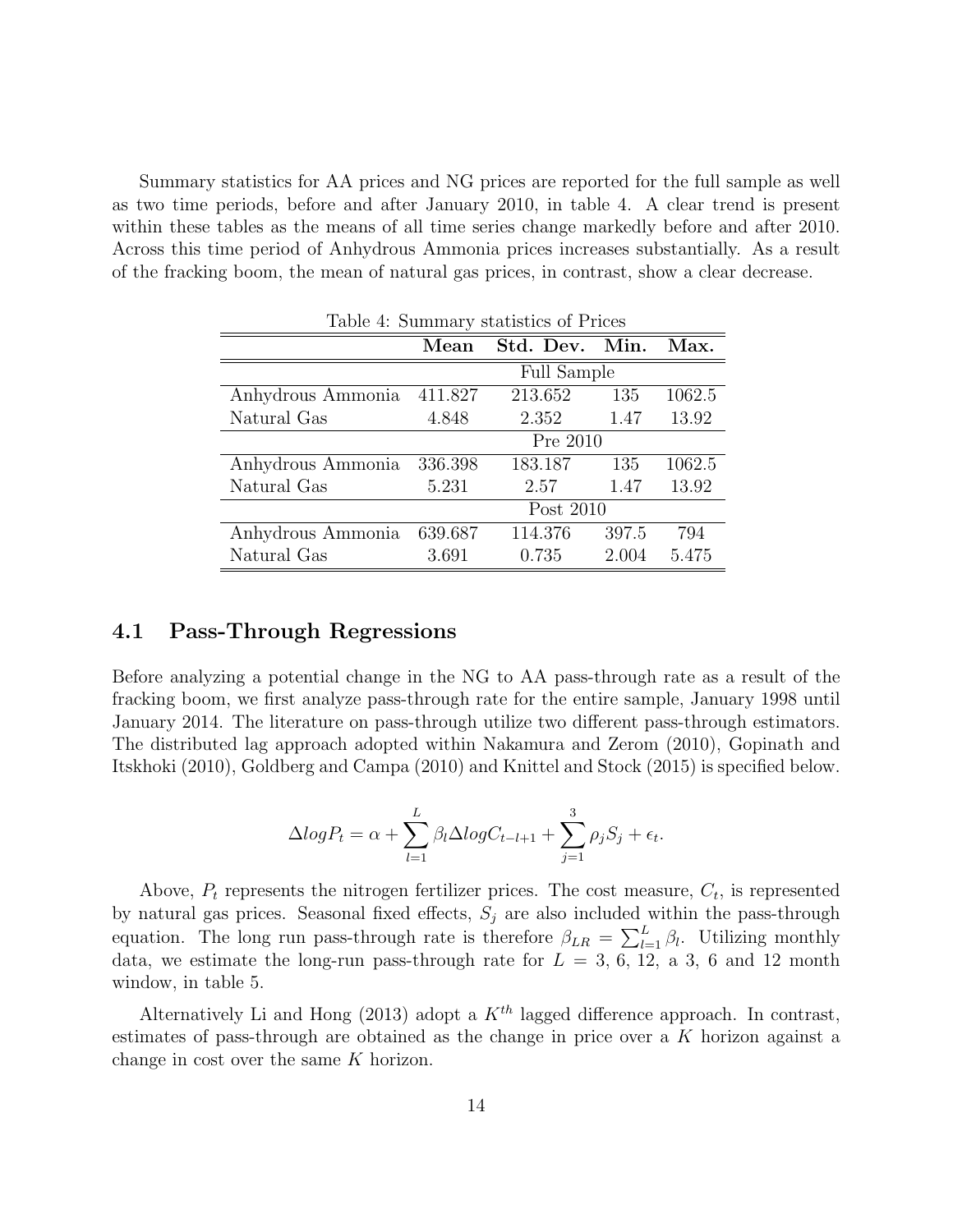$$
\Delta^K log P_t = \alpha + \beta^K \Delta^K log C_t + \sum_{j=1}^3 \rho_j S_j + \epsilon_t.
$$

The  $\Delta^K$  above is a time-difference operator defined as  $\Delta^K log P_t = log P_t - log P_{t-K}$ . For this specification the long run pass-through rate is simply  $\beta^{K}$ . Again utilizing monthly data, we estimate the long-run pass-through rate for  $K = 3, 6, 12$  below in table 6.

In an effort to control for the presents of autocorrelation and heteroskedasticity within the data, standard errors in table 5 and 6 are obtained by utilizing a Newey West estimator, Newey and West (1987). The truncation parameter, as suggested in Stock and Watson  $(2011)$ , is set to .75 $T^{1/3}$  were T represents the the sample size.

| re 5. Long-Kun I ass-Through of Distributed Lag. Nat. on Alli |            |            |            |
|---------------------------------------------------------------|------------|------------|------------|
|                                                               | $L=3$      | $L=6$      | $L=12$     |
| Long-Run Pass-Through                                         | $.52**$    | $.60**$    | $67**$     |
|                                                               | (.35, .68) | (.38, .82) | (.40, .95) |
| Season Fixed Effects                                          | Yes        | Yes        | Yes        |
| Newey West $\text{Errors}^b$                                  | Yes        | Yes        | Yes        |
| $R^2$                                                         | .28        | .31        | .32        |
| N                                                             | 181        | 181        | 181        |

Table 5: Long-Run Pass-Through of Distributed Lag: Nat. on Ammonia

Significance levels: \*\*\*  $p \leq .01$ , \*\*  $p \leq .05$  and \*  $p \leq .1$ 

Table 6: Long-Run Pass-Through of  $K^{th}$  Lagged Difference: Nat. Gas on Ammonia

|                       | $K=3$      | $K=6$      | $K=12$     |
|-----------------------|------------|------------|------------|
| Long-Run Pass-Through | $29^{**}$  | $.48**$    | $.53**$    |
|                       | (.14, .43) | (.34, .63) | (.39, .67) |
| Season Fixed Effects  | Yes        | Yes        | Yes        |
| Newey West Errors     | Yes        | Yes        | Yes        |
| $R^2$                 | .19        | .42        | .43        |
|                       | 181        | 181        | 181        |

Significance levels: \*\*\*  $p \leq .01$ , \*\*  $p \leq .05$  and \*  $p \leq .1$ 

The results in table 5 and 6 are generated from a log-log specification and therefore can be directly interpreted as percentage changes. For example, in table 6 when  $K = 12$  the coefficient estimate is .53 . This implies that a 1% change in natural gas prices elicits a .53% change in AA prices. The NG to AA pass-through rates are relatively high, however, as will be depicted below in section 4.3 pass-through rates change significantly around January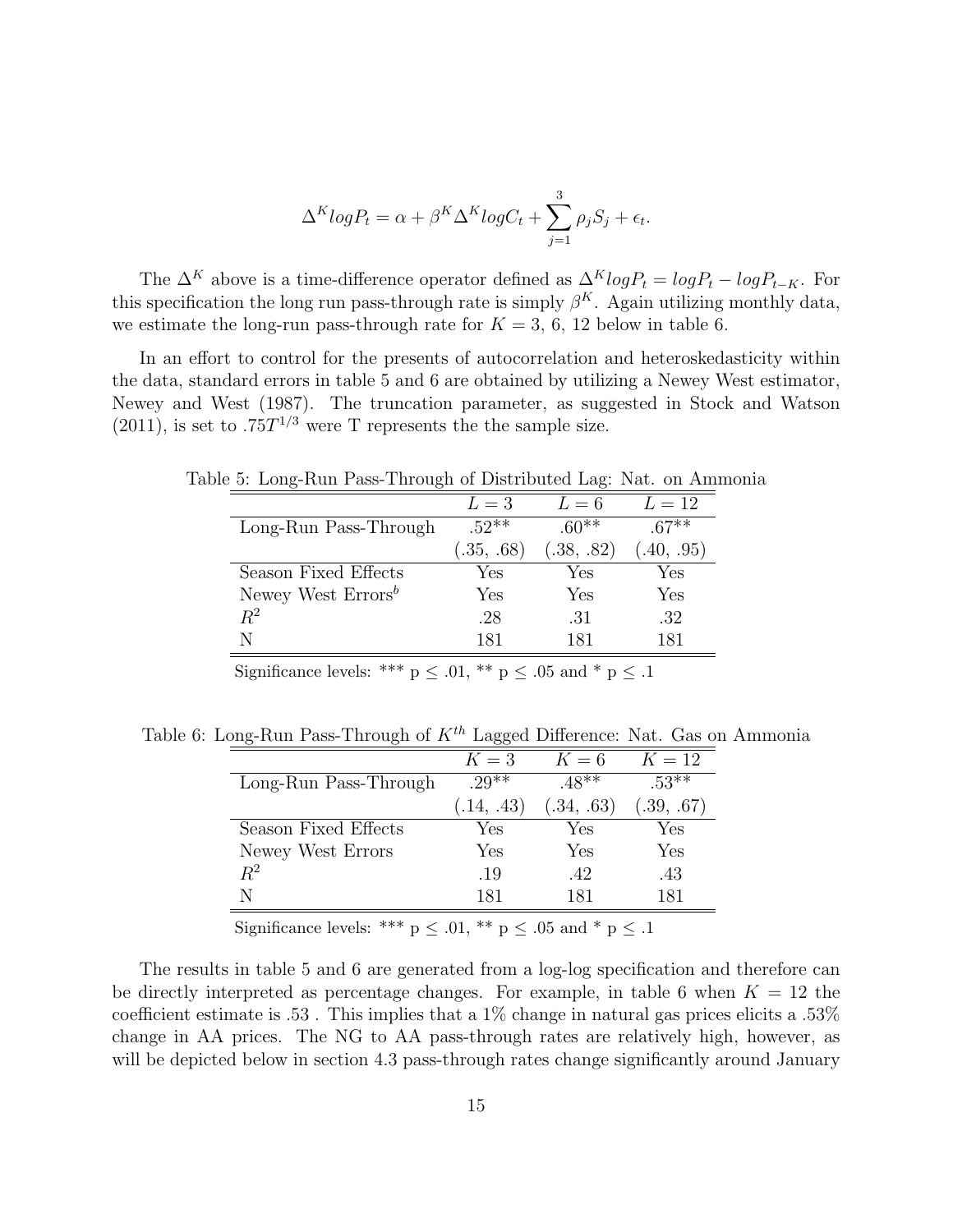2010. The above pass-through rates are therefore essentially a data weight average of two very different NG to AA pass-through rates, i.e. pass-through rates before and after 2010. With this in mind, the implications of pass-through rates is reserved for section 4.3. It is encouraging, however, that both the long run distributed lag and the  $K^{th}$  lagged difference estimator yield similar pass-through results. As will become apparent, the advantage of the  $K<sup>th</sup>$  lagged difference approach is that fewer parameters are estimated. Consequently, for small sample sizes, estimation of the  $K^{th}$  lagged difference possesses more degrees of freedom.

### 4.2 Structural Break

Our maintained hypothesis throughout this paper is that as US and World natural gas price decoupled and the US industry became more concentrated, US fertilizer prices became less responsive to natural gas prices. To test this hypothesis we test the pass-through regressions in section 4.1 for a structural break in the NG to AA pass-through relationship. In doing so, we treat the structural break as unknown and estimate the most likely break in the data spanning our sample, January 1998 until January 2014. This allows us to find the mostly likely date at which the NG to AA pass-through relationship broke. In section 4.3 below we utilize the findings from this test to choose the correct data to partition our pass-through regressions and analyze pass-through rates before and after the identified structural break. Additionally, treating the break as unknown allows use to test our maintained hypothesis that the fracking boom was the cause of this structural break in the NG to AA pass-through relationship.

The test for an unknown structural break is preformed by first specifying a Wald statistics<sup>16</sup> which tests whether the long run pass-through rate are statistically different before and after a time period t. After removing the first  $15\%$  and last  $85\%$  of data from testing,  $17$ t is rolled over the remaining sample and Wald statistics are calculated for each period of time. Figures 6 and 7 below depicts these Wald statistics for both the distributed lag and  $K<sup>th</sup>$  lagged difference specification. Using the 5% critical values derived in Andrews (1993) we find evidence supporting our maintained hypothesis across both pass-through specifications. The maximum Wald statistic for both the distributed lag and  $K^{th}$  lagged correspond to March 2010 and October 2009 respectively and therefore represent the most likely period in time which the pass-through relationship between natural gas and anhydrous ammonia experiences a structural break.

<sup>&</sup>lt;sup>16</sup>In an effort to control for both auto-correlation as well as heteroskedascity present in the data the Wald statistic is used in contrast to the usual F statistic. The Variance Covariance matrix is estimated using the a Newey West Estimator.

<sup>&</sup>lt;sup>17</sup>In practice, removing first 15% and last  $85\%$  from testing is common. The remaining sample of data used to generate Wald statistics is April 2001 until Oct 2011. Our results are robust to different trimming of the data.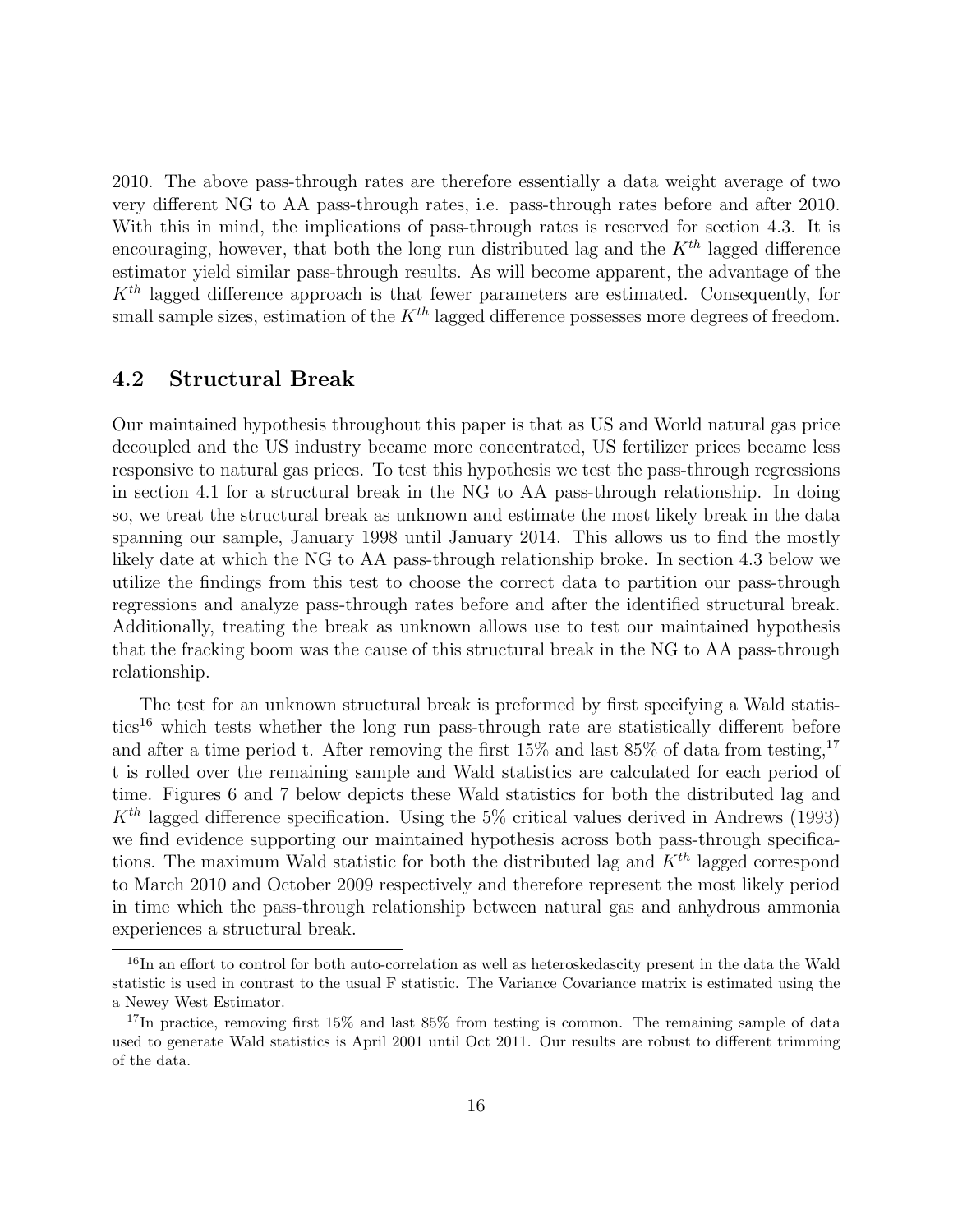

Figure 6: Wald Statistics Distributed Lag.



Figure 7: Wald Statistics  $K^{th}$  lagged difference.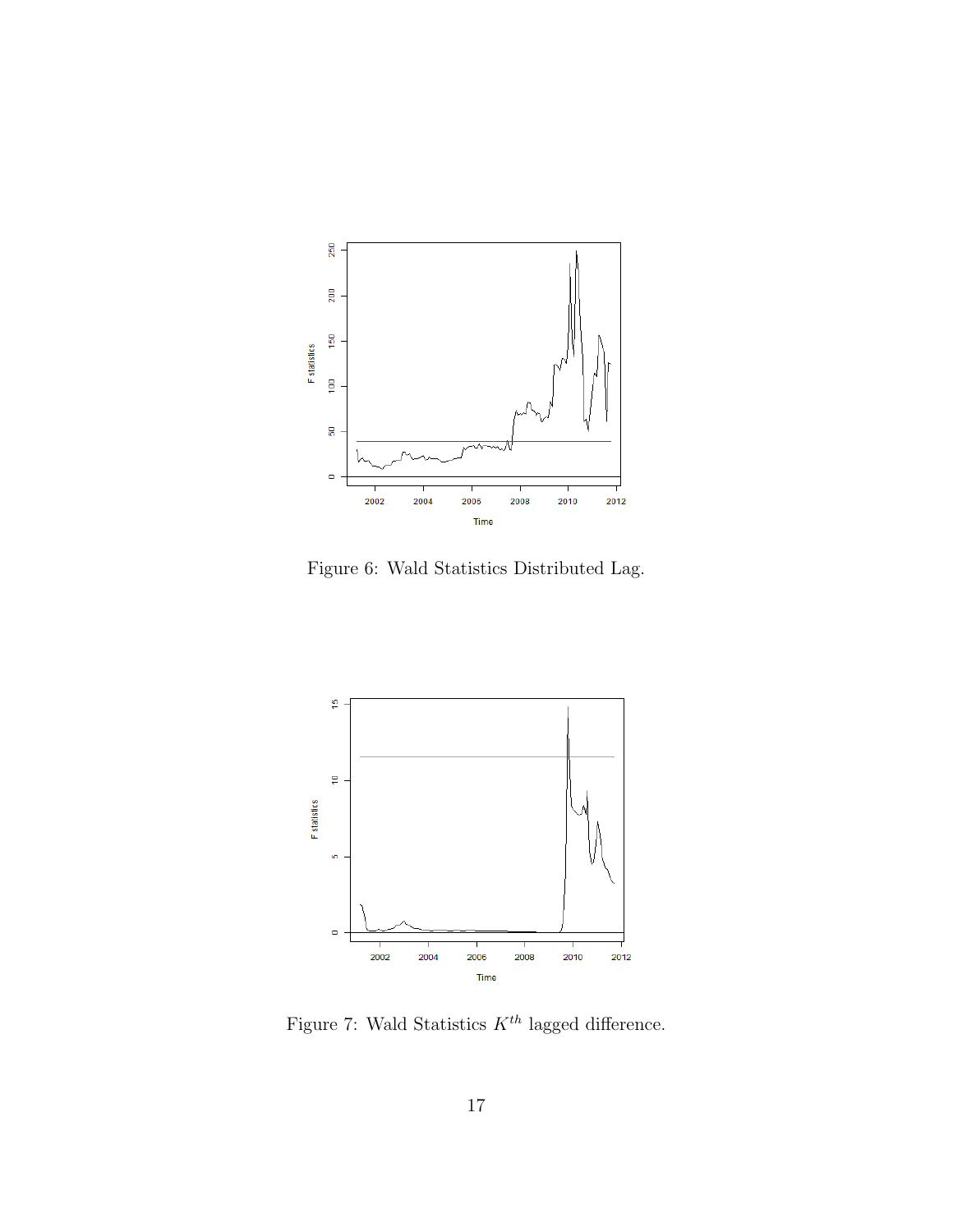#### 4.3 Partitioning of Pass-Through Regressions

Given the evidence of a structural break within the NG to AA pass-through rates, we now estimate both pass-through specifications before and after January 2010. The data of January 2010 roughly represent a mid-point between our finding of breaks on March 2010 for the distributed lag specification and October 2009 for the  $K^{th}$  lagged difference specification. Consequently, we choose this date to ensure both pass-through specification are estimated on the same sample and therefore are directly comparable. The results for the distributed lag and the  $K^{th}$  lagged difference estimators are presented in tables 7 and 8 respectively. Both specification reveal that pass-through rates of natural gas to anhydrous ammonia before and after the fracking boom differ substantially. The pass-through results in tables 7 and 8 make it clear that after the fracking boom the pass-through rate of NG to AA is both smaller as well as statistically insignificant. Therefore, insofar as these pass-through rates represent a proxy of an environmental charge, it is clear that the efficacy of such a charge would be severely muted in this post 2010 time period.

Additionally, we note above that natural gas as an input in production represents about 80% of the marginal cost of producing anhydrous ammonia. Interestingly, when both specification are estimate with data predating the 2010 fracking boom, the distributed lag and  $K^{th}$ lagged difference specification respectively fall within and just outside of this range. This finding is suggestive of the fact that US producers of AA were both highly competitive and that potential AA capacity constraints were relatively slack during before the 2010 fracking boom.

A potential concern is that that number of observations from January 2010 onward is relatively small. In contrast to the  $K^{th}$  lagged difference specification, the distributed lag specification requires the estimation of  $L$  short-run pass-through parameters. This limits the degrees of freedom for estimation and may potentially raise concerns of its validity. For this reason the  $K^{th}$  lagged difference specification is our preferred pass-through estimator.

#### 4.4 Robustness

In table 9 we check the robustness of our pass-through results to different specifications. We accomplish this by estimating the  $K^{th}$  lagged difference specification for the full sample were  $K=12$ . In addition to including the usual log-log specification we also include a pass-through specification in levels within table 9. To interpret the level specification, it is first essential to understand the units of measure for each time series. Natural gas prices are quoted in terms of USD per MMBtu. The Anhydrous Ammonia prices, in contrast, are reported in USD per Metric ton. The long term pass-through rate in levels can therefore be interpreted as the response of AA prices to a 1 dollar increase in natural gas prices over the course of a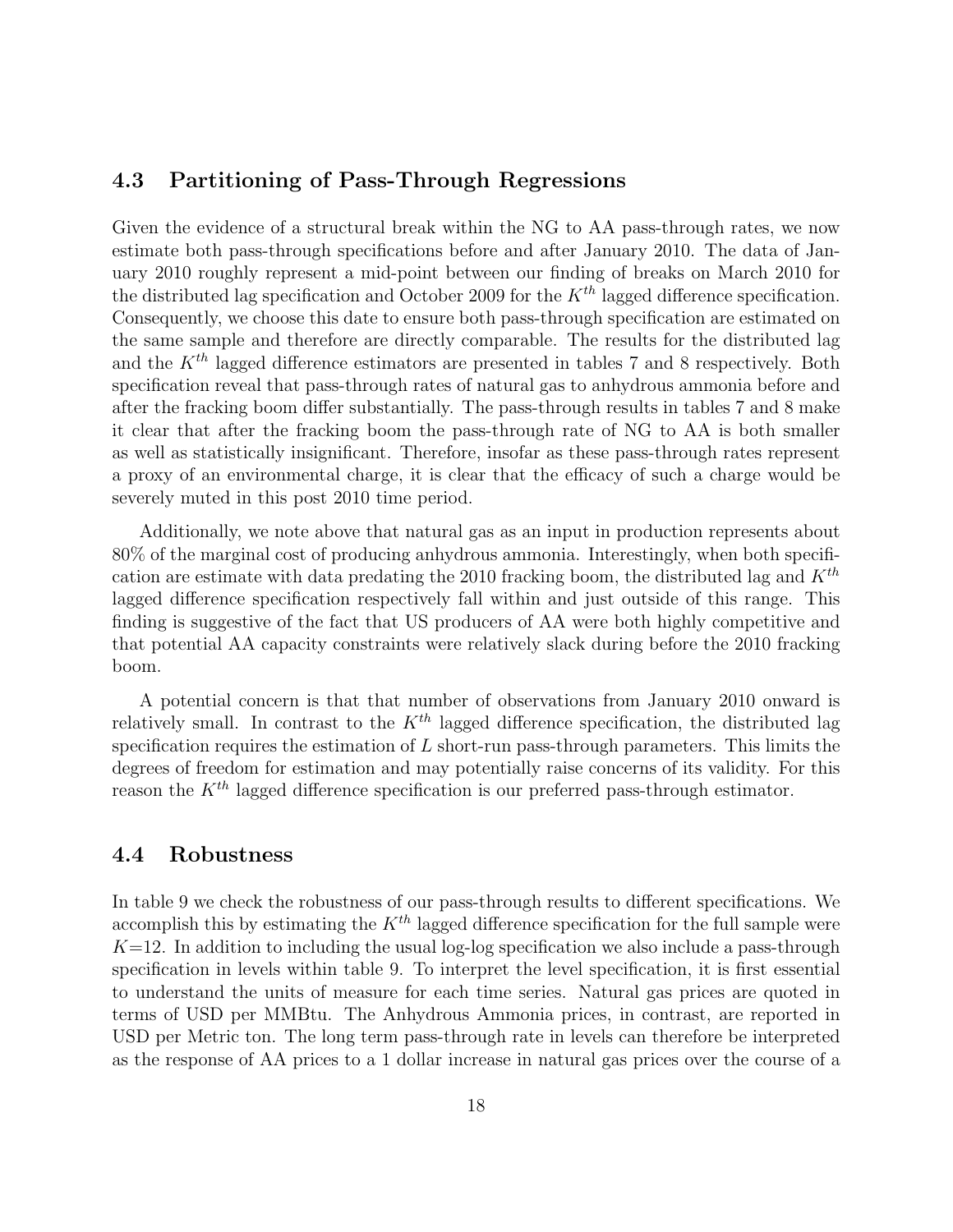|              | ◡                    | $\cup$        |           | $\checkmark$  |            |                      |
|--------------|----------------------|---------------|-----------|---------------|------------|----------------------|
|              | $L=3$                |               | $L=6$     |               | $L=12$     |                      |
|              | Pre 2010             | Post 2010     | Pre 2010  | Post 2010     | Pre 2010   | Post 2010            |
| $Long-Run$   | $.63***$             | .13           | $.76***$  | $-.17$        | $.81***$   | $-.29$               |
| Pass-Through | (45, .81)            | $(-.19, .44)$ | .56, .96) | $(-.58, .25)$ | .56, 1.07) | $-1.16.58$           |
| Season F.E.  | Yes                  | Yes           | Yes       | Yes           | Yes        | $\operatorname{Yes}$ |
| Newey-West   | $\operatorname{Yes}$ | Yes           | Yes       | Yes           | Yes        | $\operatorname{Yes}$ |
| $\,R^2$      | .41                  | .07           | .46       | .17           | .48        | .28                  |
| Ν            | 132                  | 49            | 132       | 49            | 132        | 49                   |

Table 7: Long-Run Pass-Through of Distributed Lag: Nat. Gas on Ammonia

Significance levels: \*\*\*  $p \leq .01$ , \*\*  $p \leq .05$  and \*  $p \leq .1$ 

Table 8: Long-Run Pass-Through of  $K^{th}$  Lagged Difference: Nat. Gas on Ammonia

|              | $K=3$       |               | $K=6$     |               | $K=12$     |                      |
|--------------|-------------|---------------|-----------|---------------|------------|----------------------|
|              | Pre 2010    | Post 2010     | Pre 2010  | Post 2010     | Pre 2010   | Post 2010            |
| $Long-Run$   | $.36***$    | .05           | $.56***$  | .10           | $.64***$   | $-.16$               |
| Pass-Through | (0.19, .52) | $(-.20, .30)$ | (40, .72) | $(-.10, .30)$ | (.50, .78) | $(-.46, .15)$        |
| Season F.E.  | Yes         | Yes           | Yes       | Yes           | Yes        | Yes                  |
| Newey-West   | Yes         | Yes           | Yes       | Yes           | Yes        | $\operatorname{Yes}$ |
| $R^2$        | .26         | .12           | .55       | .06           | .64        | .04                  |
| N            | 131         | 50            | 131       | 50            | 131        | 50                   |

Significance levels: \*\*\* p  $\leq$  .01, \*\* p  $\leq$  .05 and \* p  $\leq$  .1

year. Interestingly, the estimated level coefficients mirror known NG to AA conversion rates of 34 MMBtu per ton of AA.

Additionally, we report pass-through specification with and without seasonal fixed effects. Specifications in both levels and logs do not differ substantially.

Finally, we include a quadratic term within the pass-through regression,

$$
\Delta^K log P_t = \alpha + \beta^K \Delta^K log C_t + \beta^{K2} (\Delta^K log C_t)^2 + \sum_{j=1}^3 \rho_j S_j + \epsilon_t.
$$

The inclusion of the quadratic term is meant to capture a potential non-linear relationship within the NG to AA pass-through rate. If  $\beta^{K2} > 0$ , this suggests a convex relationship and therefore large changes in NG prices will elicit even larger AA price changes. In contrast, if  $\beta^{K2}$  < 0, this suggests a concave relationship and therefore large changes in NG prices will elicit relatively smaller AA price changes. In table 9  $\beta^{K2} < 0$ , however, the estimated quadratic parameter is not statistically different from zero at the 10% level of significance.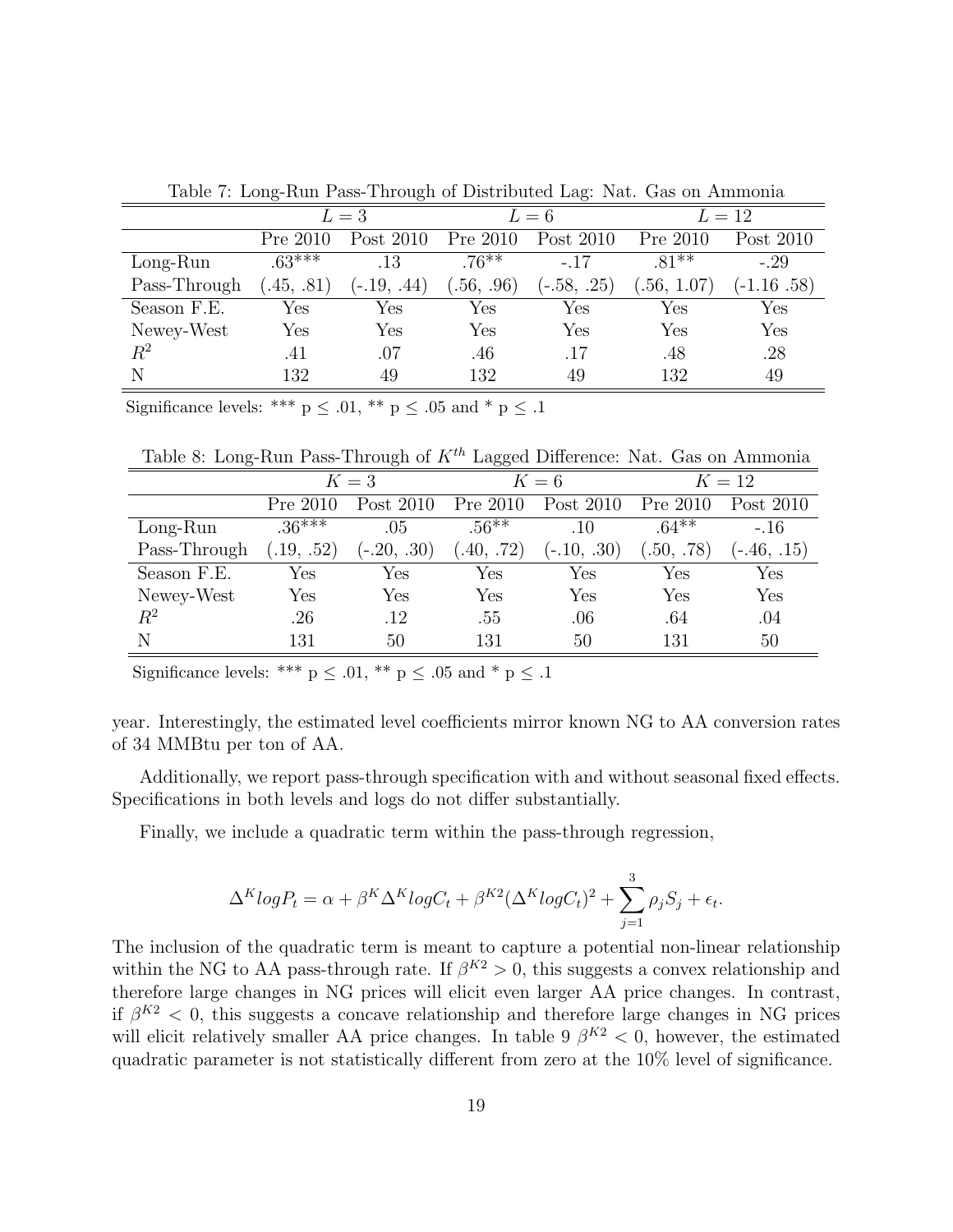|              |            | Logs           |               |                      | Levels               |                |
|--------------|------------|----------------|---------------|----------------------|----------------------|----------------|
| Long Run     | $.53***$   | $.53***$       | $.51***$      | $38.02***$           | $38.00***$           | $35.17***$     |
| Pass-Through | (.36, .70) | (.37, .69)     | (.36, .65)    | (19.3, 56.7)         | (21.6, 56.3)         | (19.2, 50.4)   |
| Quadratic    |            |                | $-.14$        |                      |                      | $-2.43$        |
| Term         |            |                | $(-.32, .03)$ |                      |                      | $(-4.81, .06)$ |
| Season F.E.  | Yes        | N <sub>o</sub> | Yes           | $\operatorname{Yes}$ | No                   | Yes            |
| Newey West   | Yes        | Yes            | Yes           | Yes                  | $\operatorname{Yes}$ | Yes            |
| $\,R^2$      | .43        | .43            | .45           | .33                  | .33                  | .36            |
| Ν            | 186        | 186            | 186           | 174                  | 174                  | 174            |

Table 9: Long-Run Pass-Through of  $12^{th}$  Lagged Difference: Nat. Gas on Ammonia

Significance levels: \*\*\*  $p \leq .01$ , \*\*  $p \leq .05$  and \*  $p \leq .1$ 

### 4.5 Discussion

The analysis in previous section documents that domestic ammonia prices have become largely decoupled from the marginal cost of production. An immediate corollary to this finding is that any tax that increases (at least modestly) the domestic marginal cost of production would have very little impact on domestic ammonia and fertilizer prices. It is worth considering the market conditions that might produce this result, as it helps to inform the contrast between this industry and others, such as the portland cement industry, for which output based updating is believed to be effective. The first condition to note is the shift in the domestic supply function relative to that of imports, as illustrated in the top two panels of Figure 8.

The shift in relative production costs has created a kink in the domestic residual demand, possibly at levels above the production costs of all domestic producers. First consider the potential market power of these domestic producers. Under perfect coordination, a monopolist would set prices just below the level at which imports enter the market. This is illustrated in the left panel of Figure 9. Under these conditions, shocks to domestic marginal costs would produce no changes in the market price. Alternatively, if the domestic production were perfectly competitive, such conditions would again maintain if north america production was operating at its capacity limit, as illustrated in the right hand panel of Figure 9. Again, prices are set by the importing fringe and again a tax on domestic production would have no effect on market prices. Importantly, a border tax would have a very different effect on both equilibria. A tax on imports as well as domestic production (or alternatively on downstream sales) would effectively shift up both the kink point on the residual demand curve and the marginal cost of producers. Prices would continue to be set by importers, but now inclusive of the emissions charge.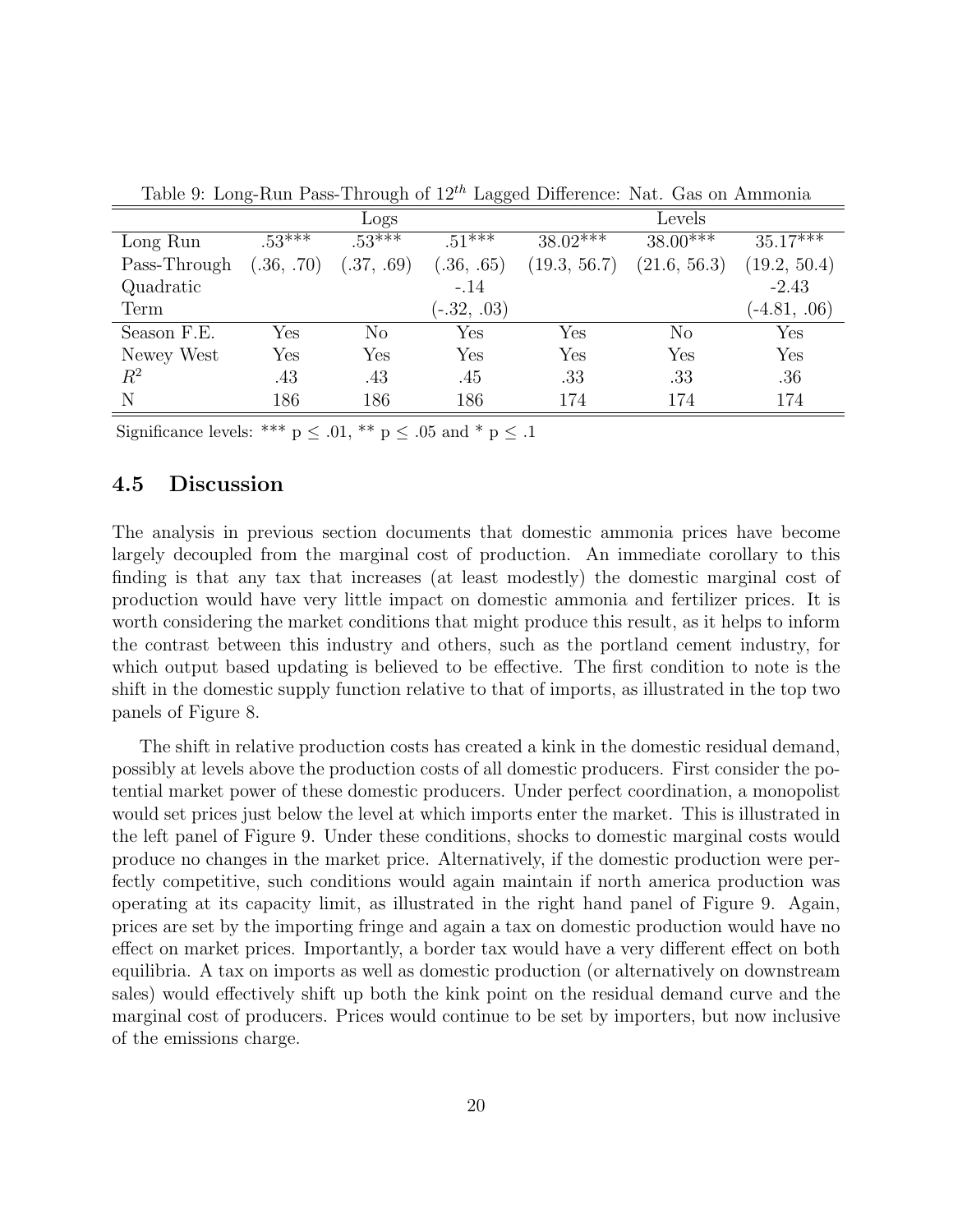

Figure 8: Residual Demand and Domestic Costs.



Figure 9: Potential Equilibria.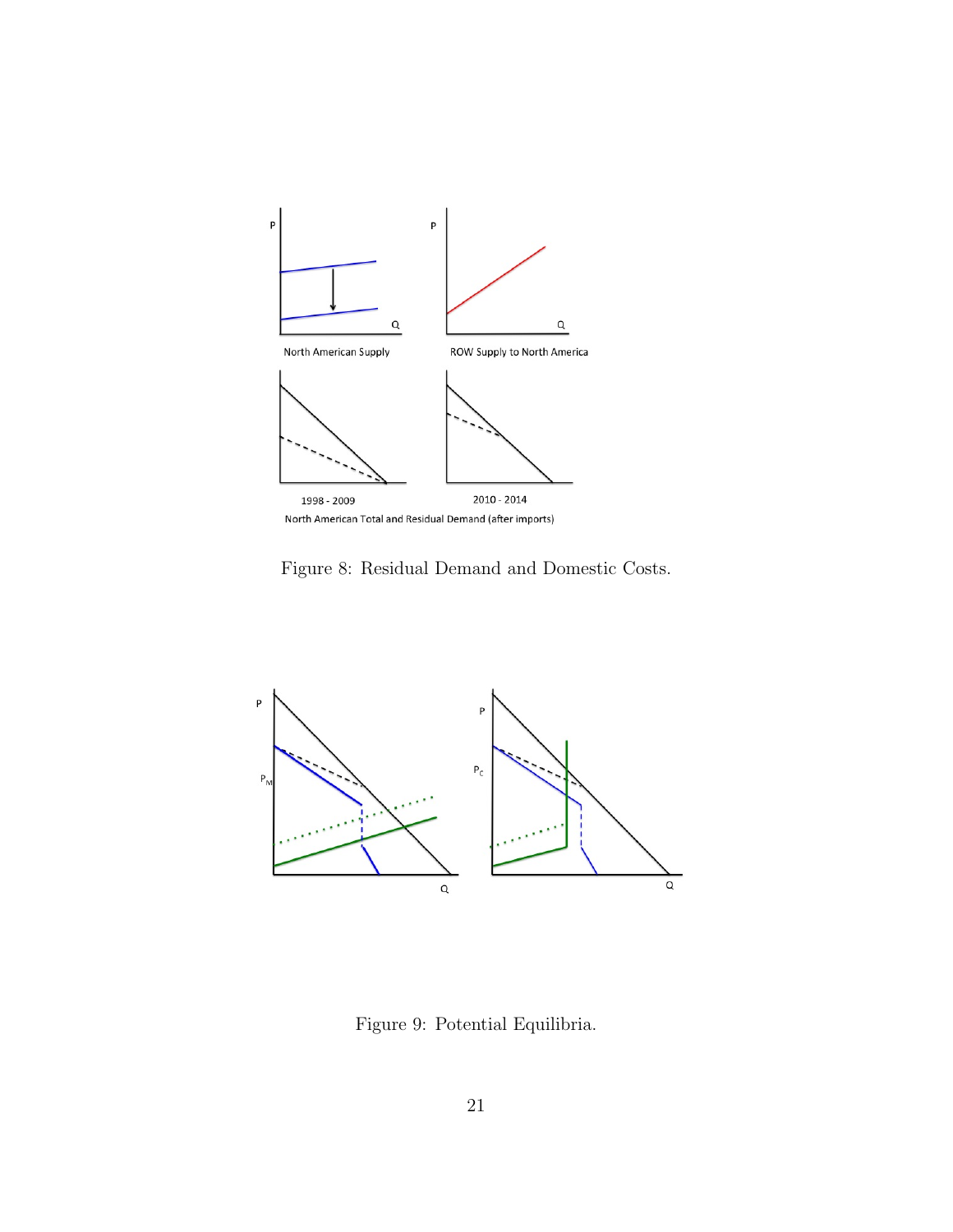Our central question regarding the efficacy of an emissions charge and necessity for output-based allocation therefore does not depend upon which of these two conditions are more reflective of the industry today. However, it is worth noting the evidence that is inconsistent with each of these two explanations. First, despite the apparent significant advantage in production costs, the domestic market continues to receive imports not just from its lowcost neighbors, but also from Russia, the middle east, and to a lesser extent Ukraine. A perfect cartel would be able to maximize its market share by expanding output to levels just sufficient to replace the production of these competitors. Of course, continued importation is also consistent with a perfectly competitive yet capacity constrained industry. Available data indicates that this also does not appear to be the case.

We have assembled estimates of country level utilization rates from a collection of sources.<sup>18</sup> Table 4.5 summarizes the annual capacity and production of North American ammonia facilities, including Canada, T&T, and the US. Recall that all three of these markets feature many of the same producers, each with production in several countries. Utilization rates peaked during the commodity boom when US natural gas prices were near their highest historical levels. Since the fracking boom began in 2009, there is no discernible trend in utilization rates except in T&T where they have declined. A second source of information comes from the US EPA, which has reported the greenhouse gas emissions of major US stationary sources since 2010. Again we see no discernible trend in emissions, and under the assumption that emissions rates (which remain unregulated) remained constant, this implies that output has not dramatically increased at US facilities despite the significant cost advantages they enjoy.

While these data may be too approximate to constitute definitive evidence of market power on the part of the domestic producers, they do paint a picture that is consistent with an oligopoly operating in an environment similar to the left hand panel of of Figure 9. While a cartel may be able to exclude imports, imperfect competitors would require a great deal of precision and knowledge of each others plans to replicate such an outcome. In such a setting, it is plausible that oligopolistic firms, wishing to ensure prices in the market be set by high cost imports, maintain output levels that jointly ensure that outcome with some degree of imported quantities.

More generally, the presence of a relatively high cost import supply curve makes the residual demand for the North American market more concave than it would have been before the shift in relative costs. This has important implications for the pass-through of input costs in an oligopoly environment. As described by Seade (1985), pass-through

<sup>18</sup>Canadian and Trinidad & Tobago production totals come each countries energy statistics offices. Production for the United States comes from the Department of Commerce and the International Fertilizer Association. Production capacity values come from the International Fertilizer Development Association (IFDC), which collects data on production capacity worldwide.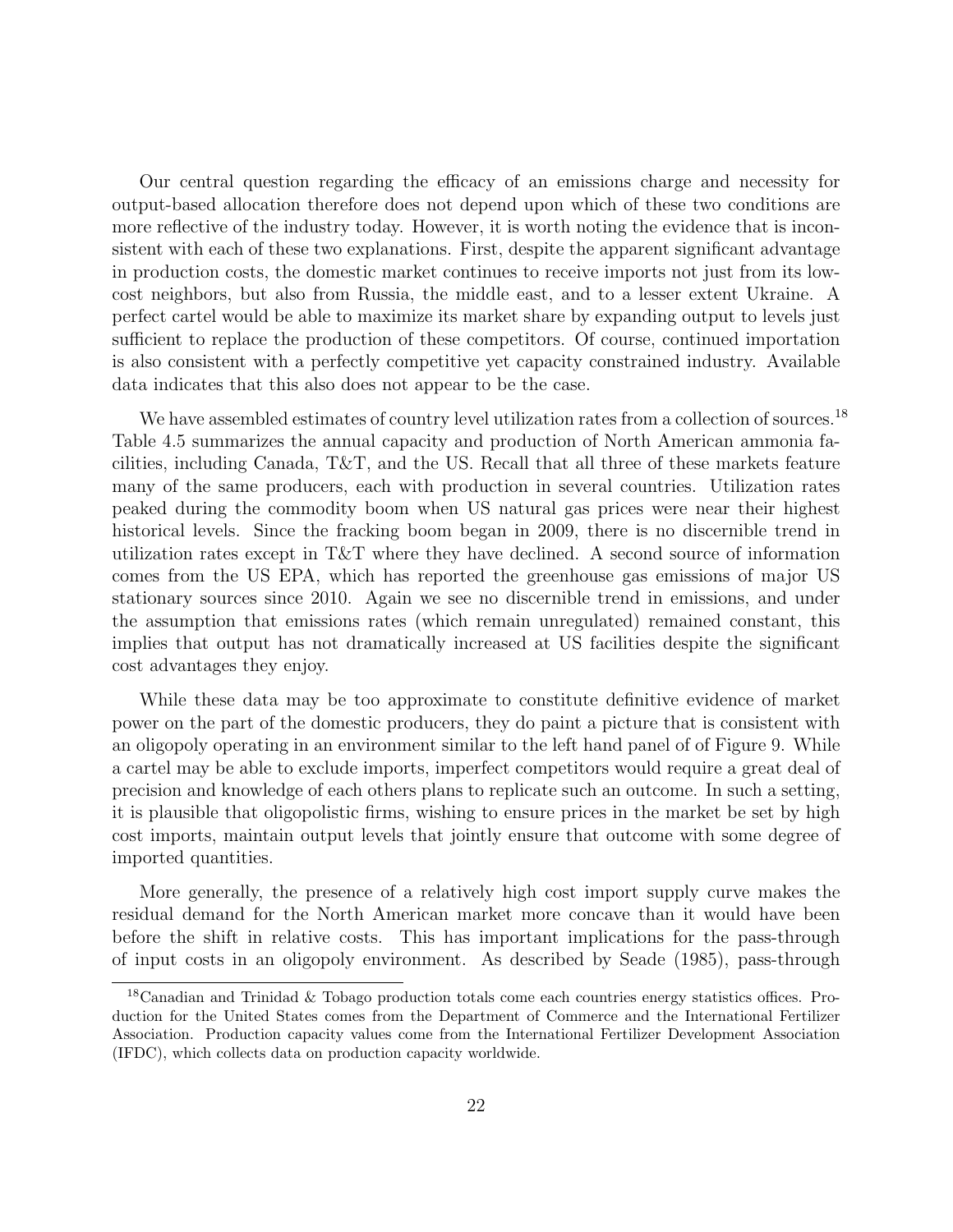| Year |       | United States |      | Canada |      | Trin $&$ Tob |       | Total North America |       |
|------|-------|---------------|------|--------|------|--------------|-------|---------------------|-------|
|      | Cap.  | Prod.         | Cap. | Prod.  | Cap. | Prod.        | Cap.  | Prod.               | Util. |
| 2006 | 10601 | 9136          | 5181 | 4623   | 5413 | 5155         | 21195 | 18914               | 0.892 |
| 2007 | 10693 | 9787          | 5256 | 4431   | 5413 | 5219         | 21362 | 19437               | 0.910 |
| 2008 | 10920 | 9702          | 5256 | 4729   | 5432 | 4974         | 21608 | 19405               | 0.898 |
| 2009 | 11187 | 9507          | 5261 | 4161   | 6085 | 5417         | 22533 | 19085               | 0.847 |
| 2010 | 11330 | 10255         | 5431 | 4432   | 6085 | 6082         | 22846 | 20769               | 0.909 |
| 2011 | 11606 | 10633         | 5431 | 4764   | 6085 | 5636         | 23122 | 21033               | 0.910 |
| 2012 | 12131 | 10414         | 5497 | 4725   | 6085 | 5416         | 23713 | 20555               | 0.867 |
| 2013 | 12131 | 11064         | 5497 | 4881   | 6085 | 5135         | 23713 | 21080               | 0.889 |

Table 10: Ammonia Capacity and Utilization in the North American Region

Note: Capacity and production in metric tons.

of marginal cost shocks decreases with concavity in the demand (or in this case residual demand). In an environment of Cournot competition, pass-through will also increase with the number of firms (Kimmel, 1992). The nitrogen fertilizer industry experienced both an increase in the convexity of residual demand and a decrease in the number of firms between 2008 and 2010. Therefore our results, demonstrating reduced pass-through, are consistent with an equilibrium in which the north american producers are behaving as oligopolists in the face of an increasingly convex residual demand.

One remaining question relevant to the question of emissions charges and trade policy is the production response within the US from changes in input costs. The evidence above demonstrates that product prices have decoupled from natural gas prices but does not address the question of local production. Production data are relatively sparse but are available on a quarterly basis from the Department of Commerce prior to 2009 and from the International Fertilizer Association after 2007. Unfortunately the two data sources do not align during the periods in which they overlap so we are reluctant to combine the two time series. Here we examine the IFA data, which is the same source summarized in table utilization above. Figure 10 plots a scatter of the log of natural gas against the natural log of ammonia output in the post 2010 period. There is no obvious relationship between input costs and output in the 5 years since 2009. A simple OLS regression of  $ln(AA_{\text{p}}$  *roduction*) on  $ln(natural_{\text{q}}$  *gas* price) in the post 2009 period produces a positive but insignificant coefficient of .02. Under the assumption that natural gas prices are an acceptable proxy for an emissions charge in the ammonia industry, this evidence supports the conclusion that such charges would have no impact on domestic production.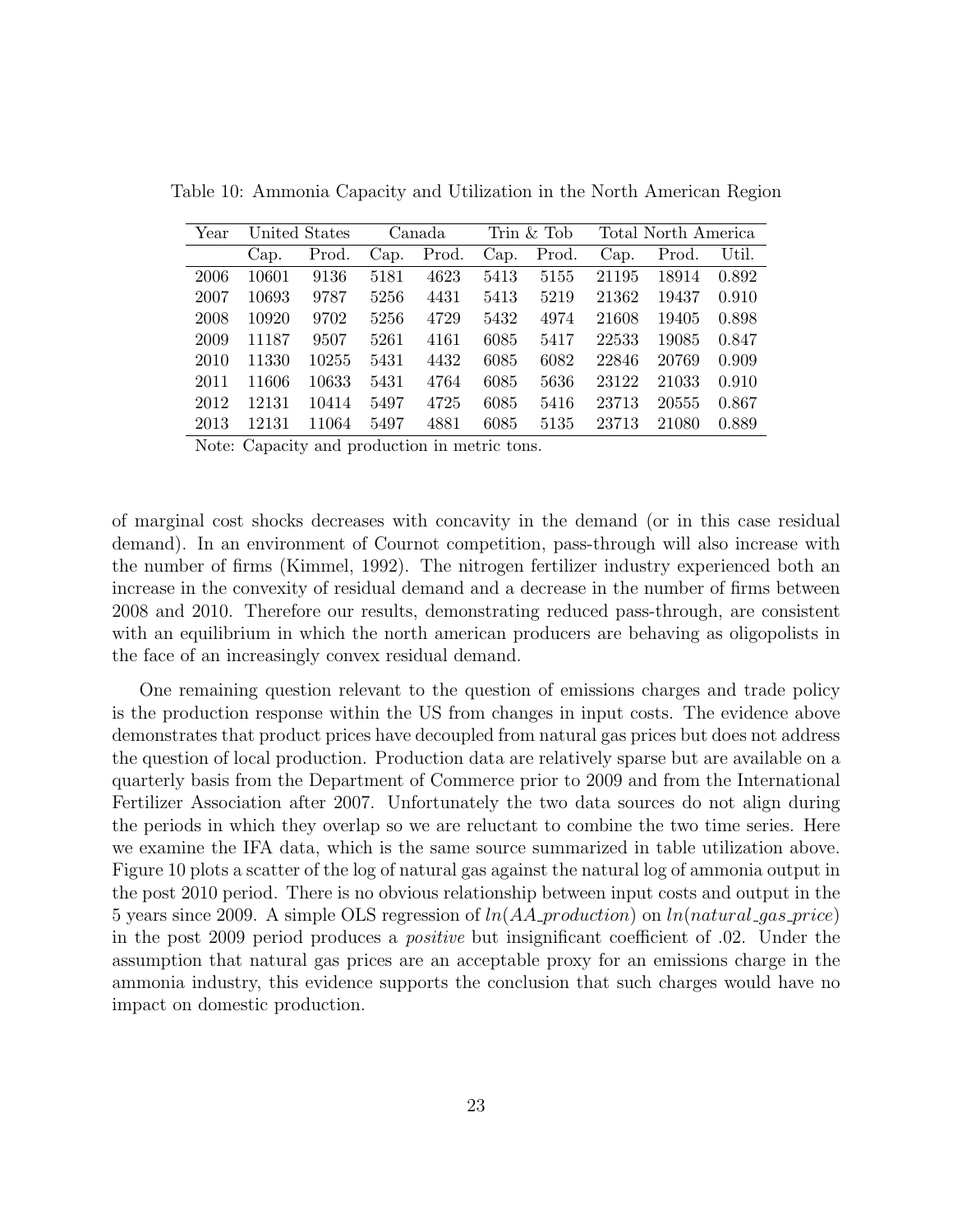

Figure 10: US Production Response to Cost Shocks

### 5 Evaluation of Policy Options

The fact that the nitrogen fertilizer industry since 2010 has demonstrated very little passthrough of cost shocks - either due to market power, capacity constraints, or both - has several implications for the efficacy of carbon pricing or other environmental charges. First, a carbon tax or cap-and-trade obligation such as proposed under HR 2454 would have had minimal impact on domestic fertilizer prices. Second, our analysis indicates such a charge would also have had little impact on North American production, although at very high levels it could induce some shift of production within North America. Third, because the carbon costs would not have been passed through anyway, output-based updating would also have had almost no impact on downstream fertilizer prices.

In this section we calculate, roughly, the impact alternative regulatory approaches would have had on GHG emissions and ammonia consumption. We use the year 2012, for which all the needed data are available, as a benchmark year for this analysis. Taking the prevailing wholesale prices and quantities for ammonia, emissions intensity of both production and downstream use of ammonia, and values for the elasticity of demand for ammonia, we calculate the implied changes in prices, quantities and emissions that would have prevailed under either with output-based updating, a border tax, or no adjustments for trade exposure. For this analysis we focus on ammonia, following the logic that ammonia is the key input to all downstream nitrogen based fertilizers so that emissions associated with producing N fertilizers are ultimately sourced in the production of ammonia.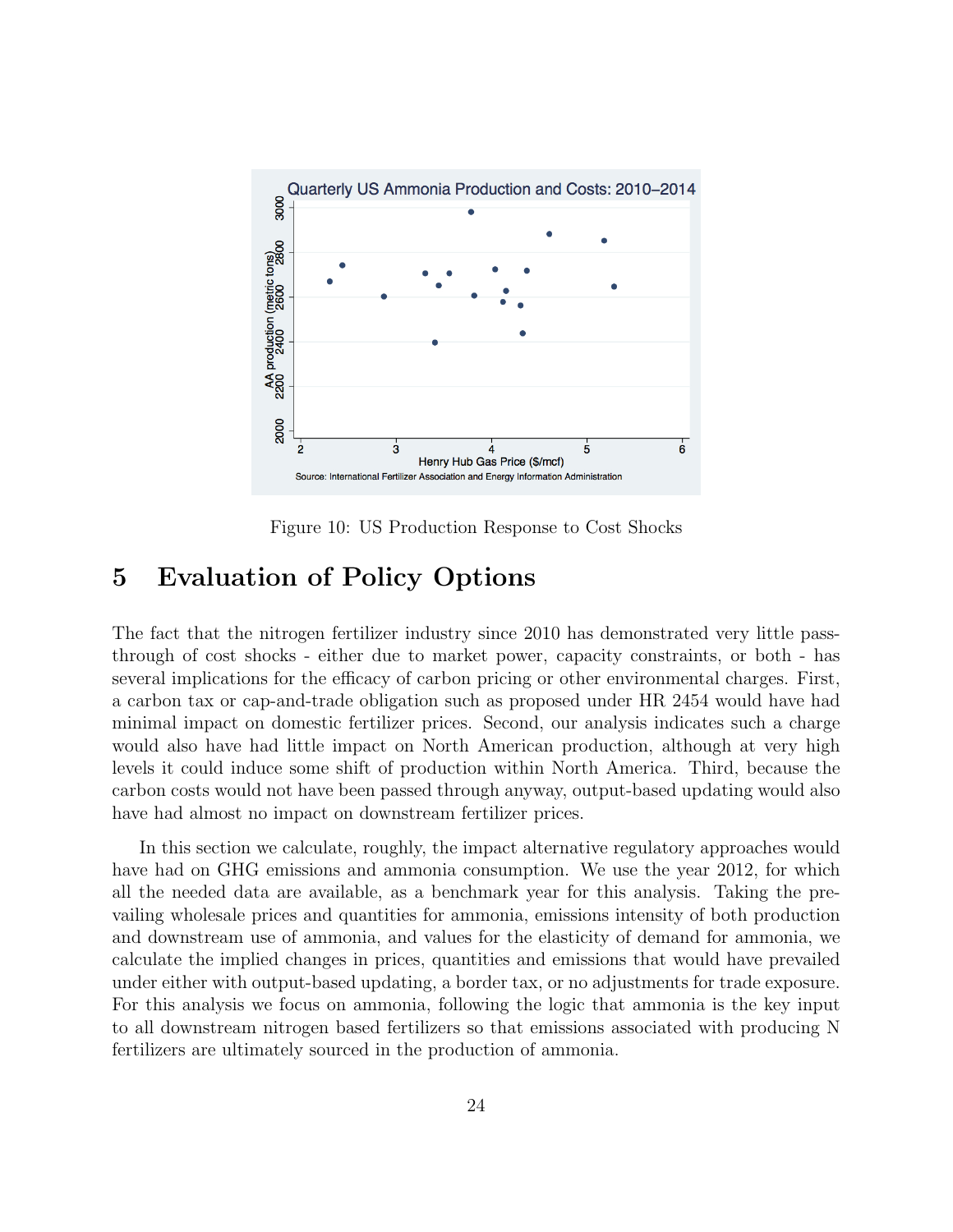#### 5.1 Data Sources for Emissions and Market Quantities

Data on ammonia and other fertilizer production quantities were taken from the International Fertilizer Association, which reports quarterly production, imports, and exports of various fertilizer products for most major producing countries. As described above, prices for ammonia come from Green Markets.

There are multiple sources for the emissions of the ammonia or nitrogen industry, all of which measure slightly different things. For the direct emissions we follow FFR (2015) and use the European Union's value for emissions intensity that is used for their output-based allocations under Europe's carbon trading program. In the EU allowances are allocated to the Ammonia industry according to a benchmark emissions level of 1.619 tons CO2e per metric ton of ammonia (or 1.47 per short ton).<sup>19</sup>This value is slightly higher than the 1.2 tons CO2e per ton used by the EPA in their 2015 inventory of GHG emissions in the United States,<sup>20</sup> but the US inventory value excludes emissions associated with fuel combustion and only includes chemical process emissions.

There are two additional types of indirect emissions to consider. The first is the emissions associated with electricity consumption at the production facilities and the second is the downstream emissions associated with both the production of derivative nitrogen fertilizer products and the emissions associated with the use of fertilizer in agriculture and urea in industrial applications. For the latter we utilize the EPA Inventory, which assigns roughly 10 mmTons of CO2e to the production of nitrogen fertilizer derivatives, and about another 5 to the industrial usage of urea. For the former we utilize the US Interagency report, which attributed roughly  $4\%$  (1.5 out of 38.4 mmTons) of emissions from the sector to the electricity consumed in production. All together we attribute 8.146 tons of CO2e (upstream and downstream) to the production and consumption of 1 ton of ammonia.

As members of an emissions intensive trade exposed industry, US fertilizer manufacturers would have been eligible to receive allowances equal to 100% of the average emissions in their industry, adjusted for output levels. Therefore manufacturers would have on average, received subsidies equivalent to 100% of their compliance cost through 2025. After 2025, the allocations were scheduled to phase out at a pace somewhat at the discretion of the President.<sup>21</sup> Therefore one can reasonably quantify the subsidy received in aggregate by the industry by taking its total emissions multiplied by the assumed allowance price.

<sup>19</sup>European Commission Decision of 27 April 2011 determining transitional Union-wide rules for harmonized free allocation of emission allowances pursuant to Article 10a of Directive 2003/87/EC of the European Parliament and of the Council. Available at http://eur-lex.europa.eu/legalcontent/EN/TXT/PDF/?uri=CELEX:32011D0278&from=EN

<sup>20</sup>Inventory of U.S. Greenhouse Gas Emissions and Sinks: 1990 2013. US EPA, April 2015.

<sup>21</sup>US Interagency Report, page 34.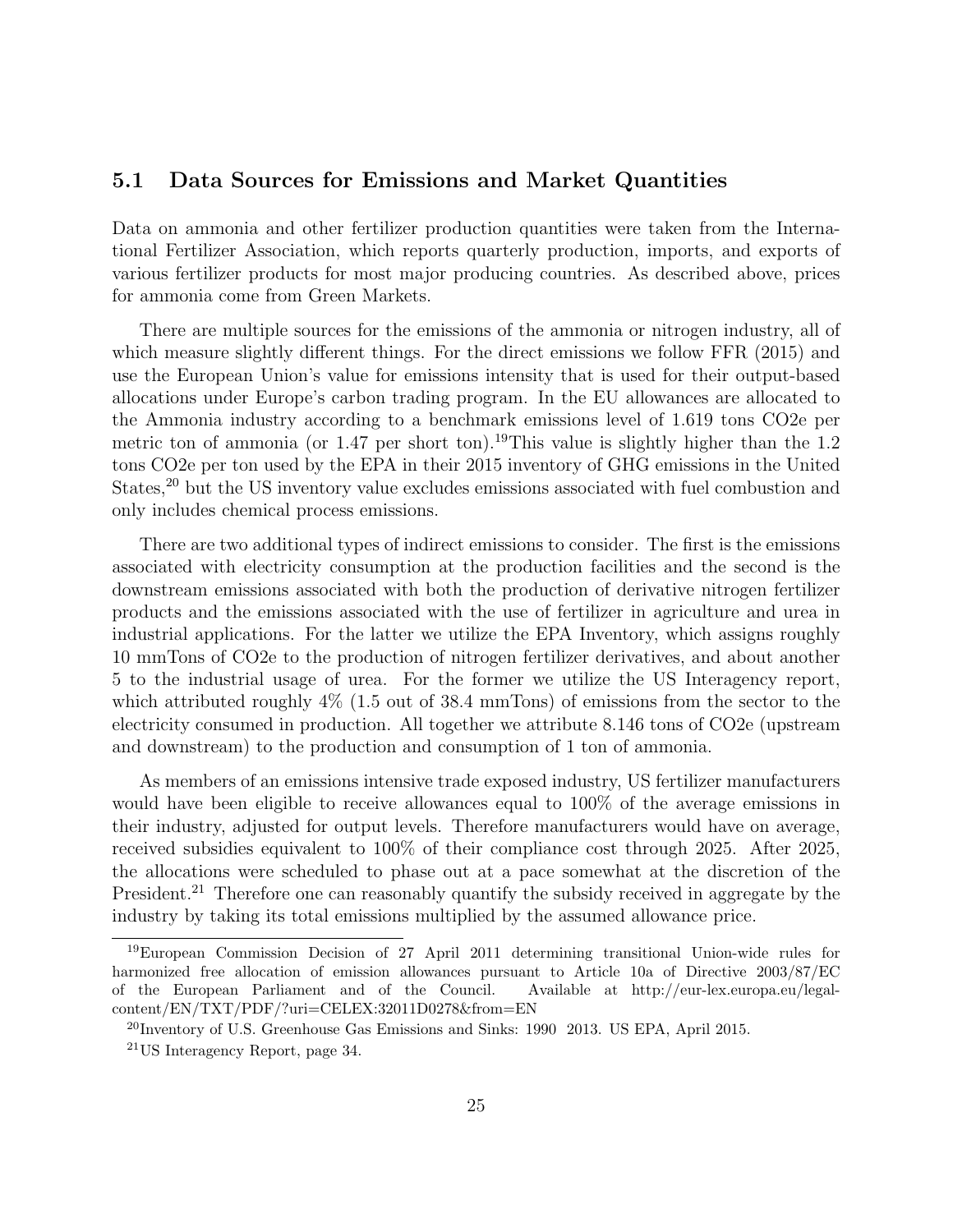A significant body of literature exists that estimates the own price elasticity of nitrogen fertilizer within the US agricultural sector. The majority of this research suggests that the own-price demand of elasticity is inelastic and ranges from -.2 to -.9, (see Burrell (1989) for a literature review as well as Denbaly and Vroomen (1993) and Hansen (2004) for more recent contributions). For this reason we examine elasticities ranging from -0.2 to -1.0 as these demand elasticities correspond roughly to the prevailing literature.

The above literature focuses on estimating how farmers respond to increases in the price of nitrogen fertilizer in general rather than the price of anhydrous ammonia specifically. We, therefore, estimate the following demand equation for the use of anhydrous ammonia in the agricultural sector,

$$
logQ_t^{AA} = \alpha + \beta logP_t^{AA} + \delta logP_t^C + \epsilon_t.
$$

The dependent variable is the log of anhydrous ammonia used annually by US farmers. This data spans 1960 until 2011 and is obtained from the USDA's Agricultural Resource Management Survey. Given the annual periodicity of the dependent variable, estimation of the above demand specification requires that anhydrous ammonia prices,  $P^{AA}$ , be aggregated to an annual periodicity. This is accomplished by taking an unweighted average of existing monthly anhydrous ammonia prices within a given year. Finally, we also consider the price of corn as a potential demand shifter. Annual corn prices,  $P^C$ , are constructed by obtaining a time series of weekly corn futures contracts, from the Chicago Board of Trade, that have the nearest possible maturity date. This data set is then aggregated to an annual periodicity by taking an unweighted average of weekly prices within a given year. Finally, we also instrument for the potential endogeneity of anhydrous ammonia prices by using natural gas prices as a supply shifter.

Table 11 summarizes our estimation results for two specifications with robust standard errors reported in parentheses. The point estimate of the own-price elasticity of demand within the first specification is essentially zero. The second specification, in contrast, produces a point estimate of the own-price elasticity of demand that is both statistically significant and inelastic. The drastic difference between specification 1 and 2 is driven by the commodity boom which occurred between 2007 and 2008. During this period of time the price and use of anhydrous ammonia were both relatively high. However, much of the increase in fertilizer use, during this time period, can be attributed to relatively high crop prices. A potential limitation of the demand elasticity estimates in table 11 is they are estimated using a mere 14 observations. This was made necessary by the fact that the data on anhydrous ammonia prices and use only overlap between 1998 and 2011.

The above demand literature as well as estimates of demand elasticities in table 11 are derived for the US agricultural sector. To the authors knowledge, there is no information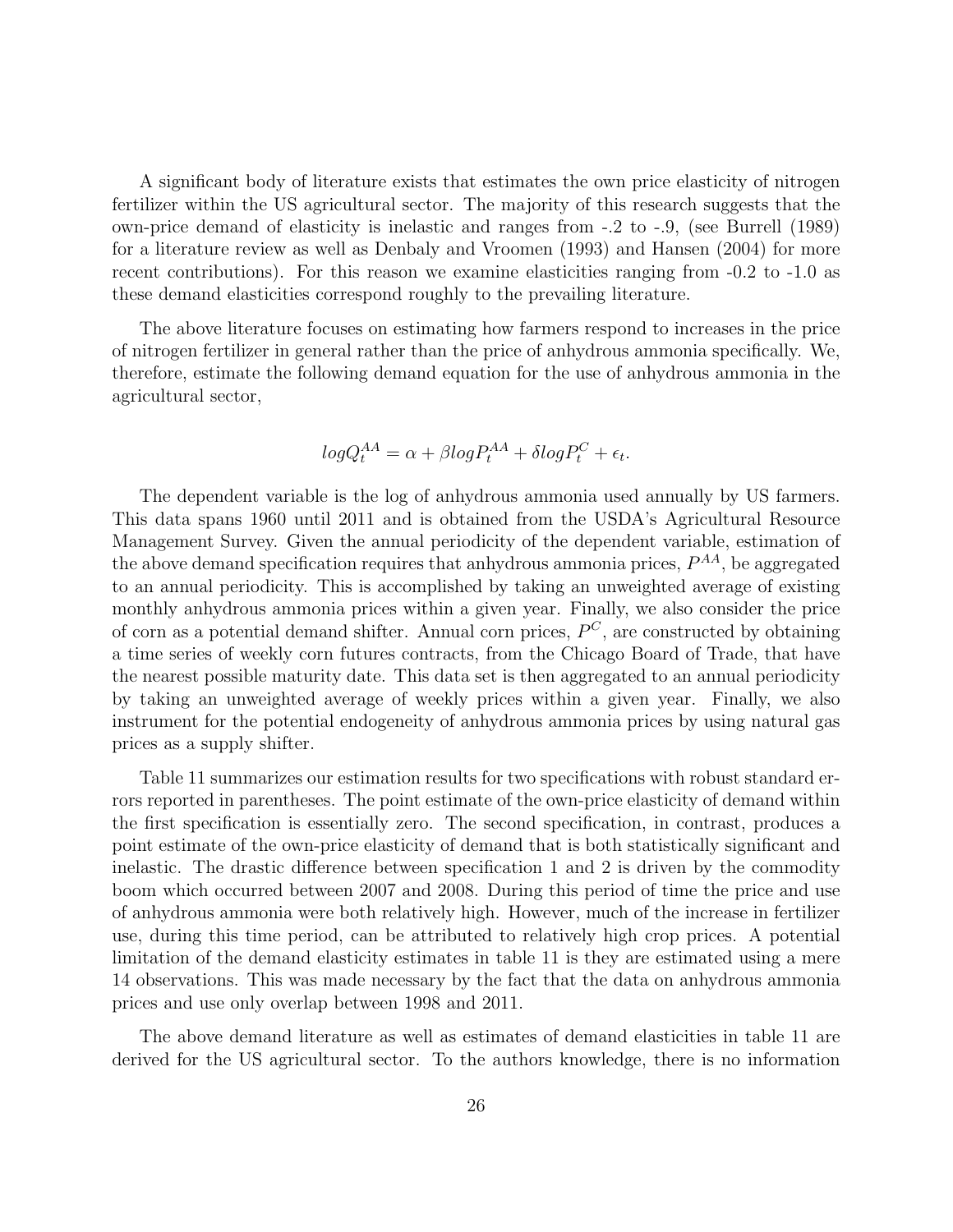available on the elasticity of demand for ammonia or urea in industrial applications nor is there sufficient data to estimate a demand elasticity.

| Table 11: Demand Elasticity Estimates |                               |  |  |  |  |  |
|---------------------------------------|-------------------------------|--|--|--|--|--|
| $\ket{1}$                             | $\left( 2\right)$             |  |  |  |  |  |
| $Log(AA \text{ Consumption})$         | $Log(AA \text{ Consumption})$ |  |  |  |  |  |
| $-0.008$                              | $-0.14*$                      |  |  |  |  |  |
| $(-0.17)$                             | $(-2.47)$                     |  |  |  |  |  |
|                                       | $0.21***$                     |  |  |  |  |  |
|                                       | $(3.63)$<br>14.85***          |  |  |  |  |  |
| $15.28***$                            |                               |  |  |  |  |  |
| (52.39)                               | (55.70)                       |  |  |  |  |  |
| 14                                    | 14                            |  |  |  |  |  |
| 22.31                                 | 210.33                        |  |  |  |  |  |
|                                       |                               |  |  |  |  |  |

Significance levels: \*\*\*  $p \leq .01$ , \*\*  $p \leq .05$  and \*  $p \leq .1$ 

Table 5.1 summarizes our calculations for the ammonia industry. For three demand elasticity values (-0.2, -0.5, and -1) we also calculate the impact of emissions charges of either \$20 or \$40 per ton. The rows labeled "post 2010" assume output-based allocation and our estimated post-2010 pass-through rate. The allocation values we list is the estimated allocation to ammonia producers, but not to other downstream nitrogen producers. The rows labeled 15% reflect a hypothetical scenario where ammonia prices our highest estimated post-2010 pass-through rate and there is no border adjustment of any kind. The rows labeled "border tax" assume that both domestic and imported ammonia is charged a carbon price evaluated at 1.61 tons CO2e per ton of AA. For both the 15% and border tax scenarios we assume that no allocations are made to the industry.

The main implications of these calculations are that under current market conditions output-based allocation to ammonia producers would distribute between about \$350 to \$700 million to producers and have no effect on upstream or downstream producers. Under the conditions that maintained prior to 2010, this allocation would have effectively shielded downstream consumers from emissions costs. However if a border tax were instead applied, shifting upward the residual demand faced by north american producers, then price increases on the order of \$25 to \$50 per metric ton would reduce downstream consumption, resulting in a reduction of 2 to 4 million tons of CO2e (mostly in the form of  $N_2O$  emissions).

Prediction of the emissions leakage in the industry under an environmental is more difficult as at some level of charge the cost advantages enjoyed by domestic producers would be eroded and offset by the emissions costs, creating pressure for increased imports. Using the above numbers, the marginal production cost impact of a \$20-40/ton CO2e charge would be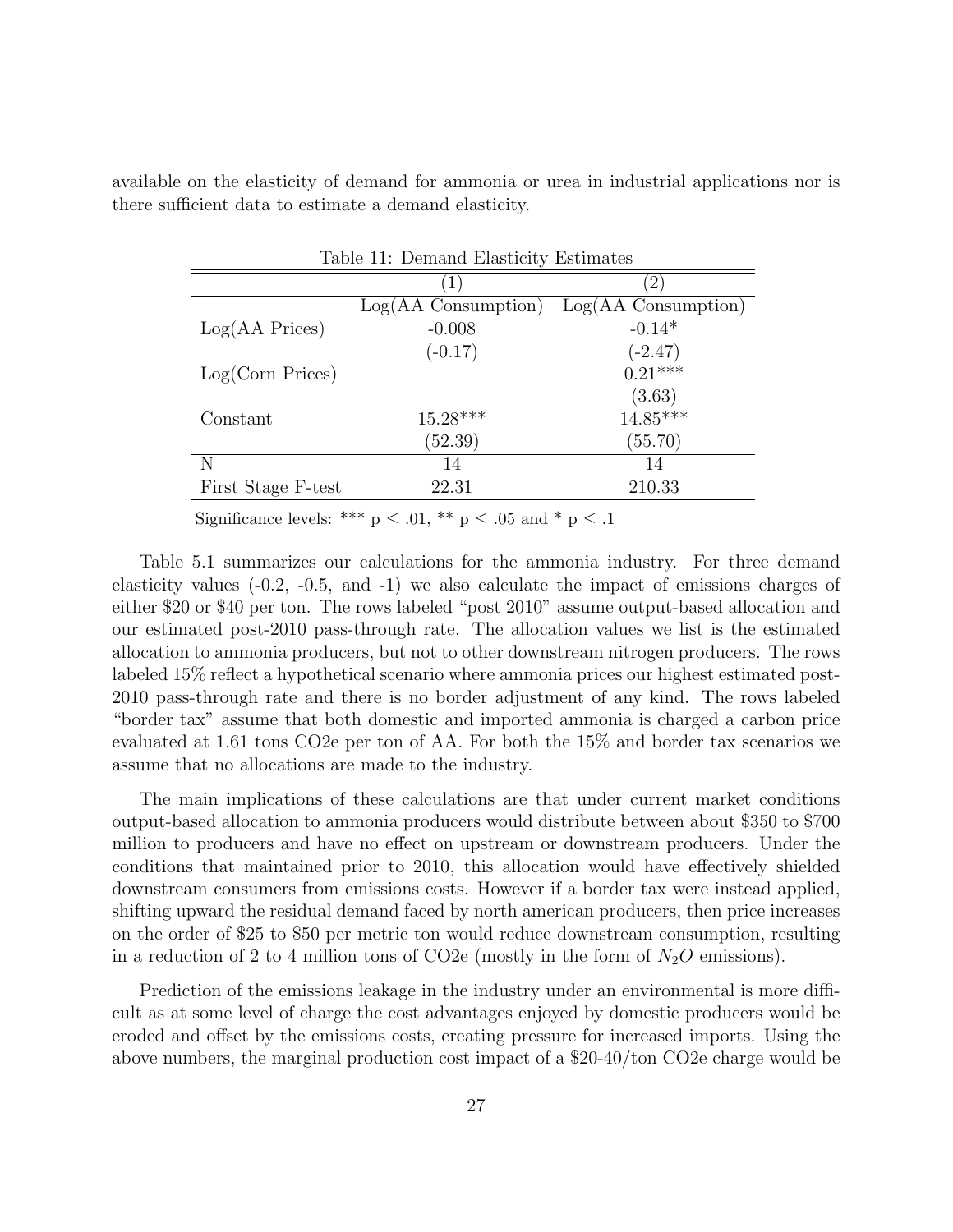|             | $\Delta$ Price | Allocation |                  | $$20/ton$ CO <sub>2</sub> |              |               |
|-------------|----------------|------------|------------------|---------------------------|--------------|---------------|
|             |                | Value      |                  | Elas. $-0.2$              | Elas. $-0.5$ | $E$ las. $-1$ |
| post $2010$ | 0.00           | 345        | Change in        | 0.00                      | 0.00         | 0.00          |
| 15\%        | 4.86           | $\Omega$   | Consumption      | $-24.33$                  | $-49.87$     | $-99.74$      |
| Border Tax  | 25.73          | $\theta$   | $(1000$ Tons)    | $-128.90$                 | $-322.25$    | $-644.50$     |
|             |                |            |                  |                           |              |               |
| post $2010$ | 0.00           | 345        | Change in        | 0.00                      | 0.00         | 0.00          |
| 15\%        | 3.98           | $\Omega$   | CO <sub>2e</sub> | $-0.20$                   | $-0.41$      | $-0.82$       |
| Border Tax  | 25.73          | $\theta$   | (mmTons)         | $-1.06$                   | $-2.64$      | $-5.28$       |
|             |                |            |                  | $$40/ton$ CO <sub>2</sub> |              |               |
|             |                |            |                  | Elas. $-0.2$              | Elas. $-0.5$ | $E$ las. $-1$ |
| post $2010$ | 0.00           | 690        | Change in        | 0.00                      | 0.00         | 0.00          |
| 15%         | 7.96           | $\theta$   | Consumption      | $-39.90$                  | $-99.74$     | $-199.49$     |
| Border Tax  | 51.46          | $\Omega$   | $(1000$ Tons)    | $-257.80$                 | $-644.50$    | $-1289.00$    |
|             |                |            |                  |                           |              |               |
| post $2010$ | 0.00           | 690        | Change in        | 0.00                      | 0.00         | 0.00          |
| 15\%        | 7.96           | $\theta$   | CO <sub>2e</sub> | $-0.33$                   | $-0.82$      | $-1.63$       |
| Border Tax  | 51.46          | $\Omega$   | (mmTons)         | $-2.11$                   | $-5.28$      | $-10.55$      |

Table 12: Impacts of Alternative Competitiveness Policies

roughly equivalent to a \$1-2 mcf change in natural gas prices. Such variation is seen within our sample post 2010, with no discernible impact on domestic production levels. Another way of viewing this is to compare the \$37/ metric ton carbon fee to the approximate domestic margins in ammonia production of between \$300 and \$600 per ton in the post-2010 period. Margins measured the same way averaged approximately \$100 per ton between 2000 and 2010. One last comparison would be to the approximately \$130 per ton cost of shipping ammonia from either the middle east or Black Sea region. With each of these comparisons, a carbon fee in the \$40 - \$70 per metric ton of ammonia range would not be enough to eliminate the domestic production cost advantage, again assuming that relative natural gas prices remain within the levels experienced post 2009.

## 6 Conclusions

In industries where input costs can be volatile both over time and geography, the estimation of trade exposure using domestic market shares can be particularly problematic. It is useful to consider the situation of three prominent energy intensive and trade exposed industries: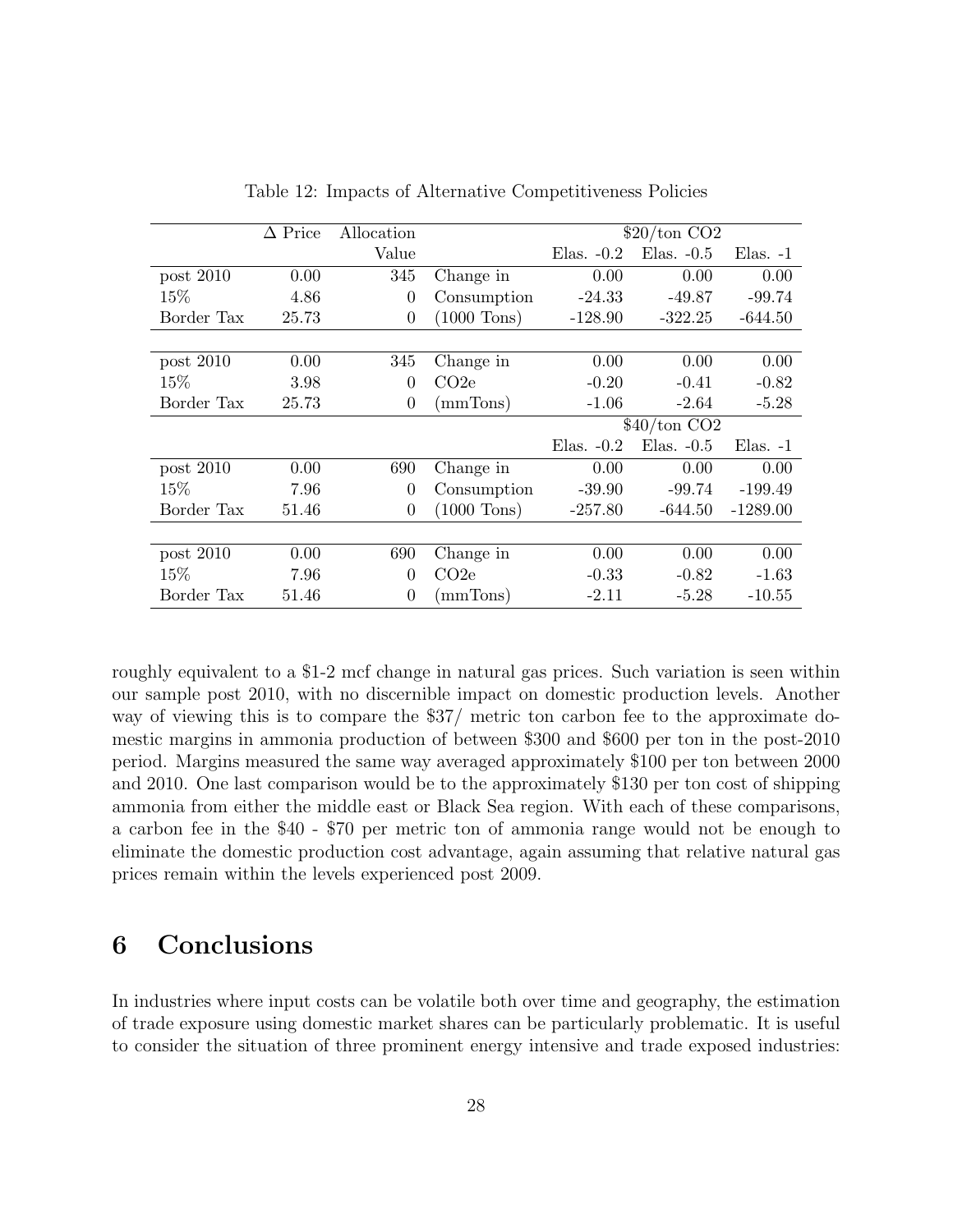cement manufacturing, petroleum refining, and nitrogenous fertilizer. All three of these industries receive output-based allocations of allowances in the EU and in California under their respective cap and trade programs, and would have received comparable support under the American Climate and Energy Security Act.

While all are capital intensive industries, the dramatic changes in the market structure and input markets in the nitrogen industry provide an interesting contrast to the relatively stable cement industry. As we document in this paper, input costs have dramatically shifted the geographic competitive landscape in the nitrogen industry, but without a comparable transformation in either domestic production or of wholesale or retail prices. Given the highly capital intensive nature of the industry, it could be that we are in the process of a decades-long adjustment. However, it is also possible that the specter of more dramatic shifts in the geographic landscape of the industry can forestall a full adjustment to current input price conditions. Producers in the California gasoline market consistently enjoys higher local prices than neighboring states, yet the price disparities have not been sufficient to draw sufficient imports to equalize prices or expand local production enough to eliminate imports. Like the US nitrogen industry, California gasoline refining has grown increasingly concentrated and it is not implausible that a degree of local market power is helping to maintain these conditions. In either case, we see in the nitrogen industry today a situation where domestic producers enjoys an extremely favorable competitive position and continues to import product at levels that conventional measures would label as "trade exposed."

The implications for environmental policy, particularly climate policy, are that input cost conditions, and likely market structure, need to be weighed carefully in assessing the trade exposure of an industry. Using natural gas price variation as a proxy for an emissions charge, we find an extremely weak relationship between input cost shocks, product prices, and output in the industry after 2009. Unlike the conventional conclusion that output-based updating would be effective in both changing local producer behavior and in mitigating downstream price increases, we find that the regulation, with or without updating, would have almost no effect on the domestic nitrogen industry. We do not directly consider the opportunities for process abatement, so there could be some abatement from producers as a result of the incentives provided by a carbon price, even under output based updating. Such an incentive would exist with or without updating, however, and in both cases the opportunities for effecting downstream emissions, which are more than 3 times larger than the production emissions, are lost. It is also possible that the industry eventually adjusts to what it considers to be a "new normal" in international gas prices. Even if a decades-long process erodes the current margins in US nitrogen markets, ten years of allowance allocation would imply transfers on the order of \$ 5 Billion dollars to the industry before such an adjustment took root.

The merits of a border tax are more difficult to interpret. If US fertilizer prices are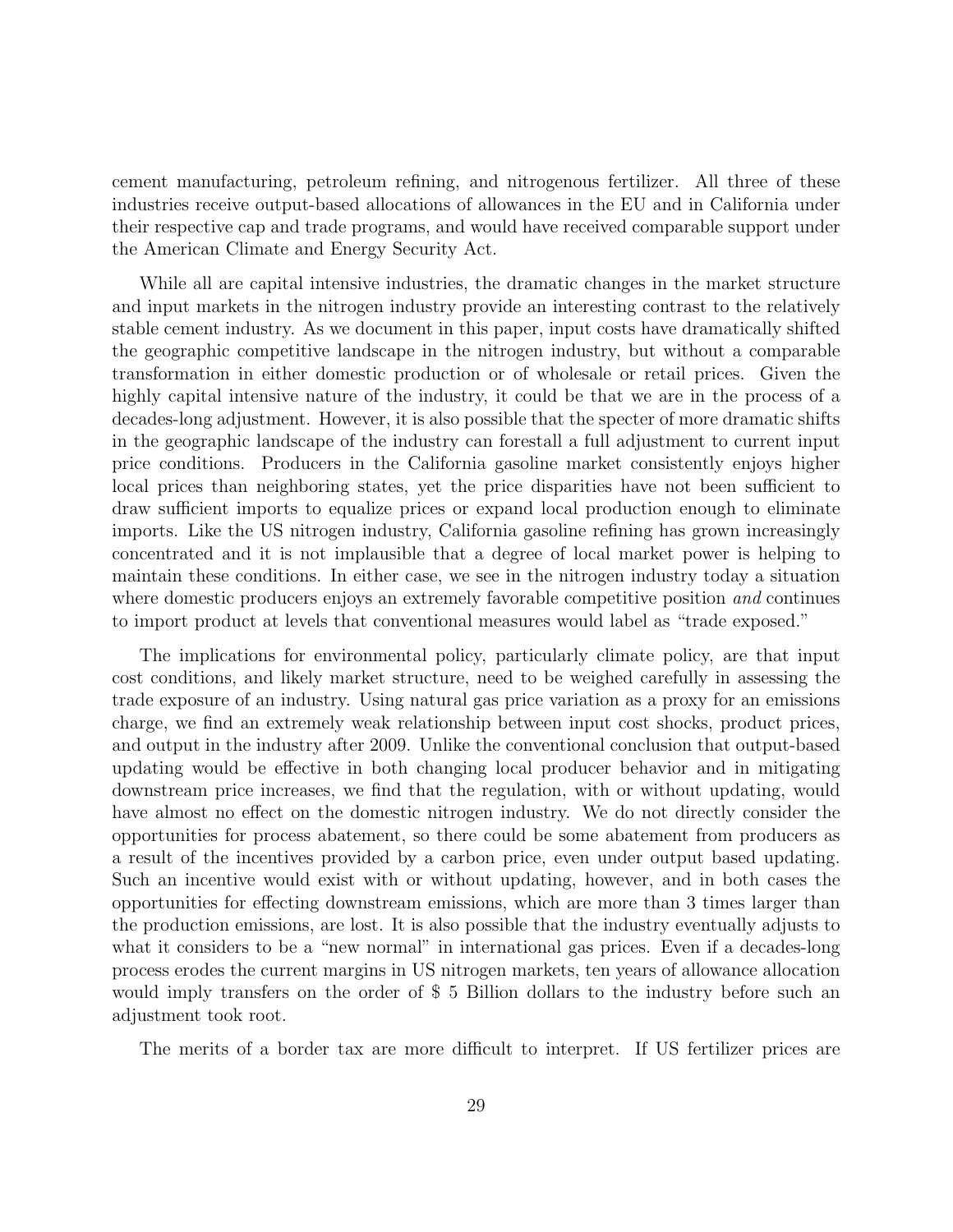being artificially inflated by the market power of domestic producers, it is possible that this market power is already raising prices by more than would be justified by the environmental externalities. If the US market is instead capacity constrained, over time the dynamic inefficiencies identified by Fowlie, Fabra, and Ryan (2015) could play a role in limiting US capacity expansion. One last consideration is the global equilibrium effects of changes to the US agricultural industry. Research by Elobeid, et al., (2013) indicates that a 10% increase in US fertilizer costs would result in shifts to global agricultural that, although reducing US  $N_2O$  emissions would produce a net increase of emissions globally.

With regards to output based updating however, our results indicate that there is almost no public purpose to awarding allowances to the US fertilizer industry. Like the petroleum industry in California, it appears that this industry has been enjoying sizable and durable margins stemming from a combination of advantageous local production costs and relatively high transportation costs. Based the response of these industries to input cost shocks, it appears that GHG regulation, and therefore any offsetting allowance allocation, would have little to no effect on their output levels or downstream product prices.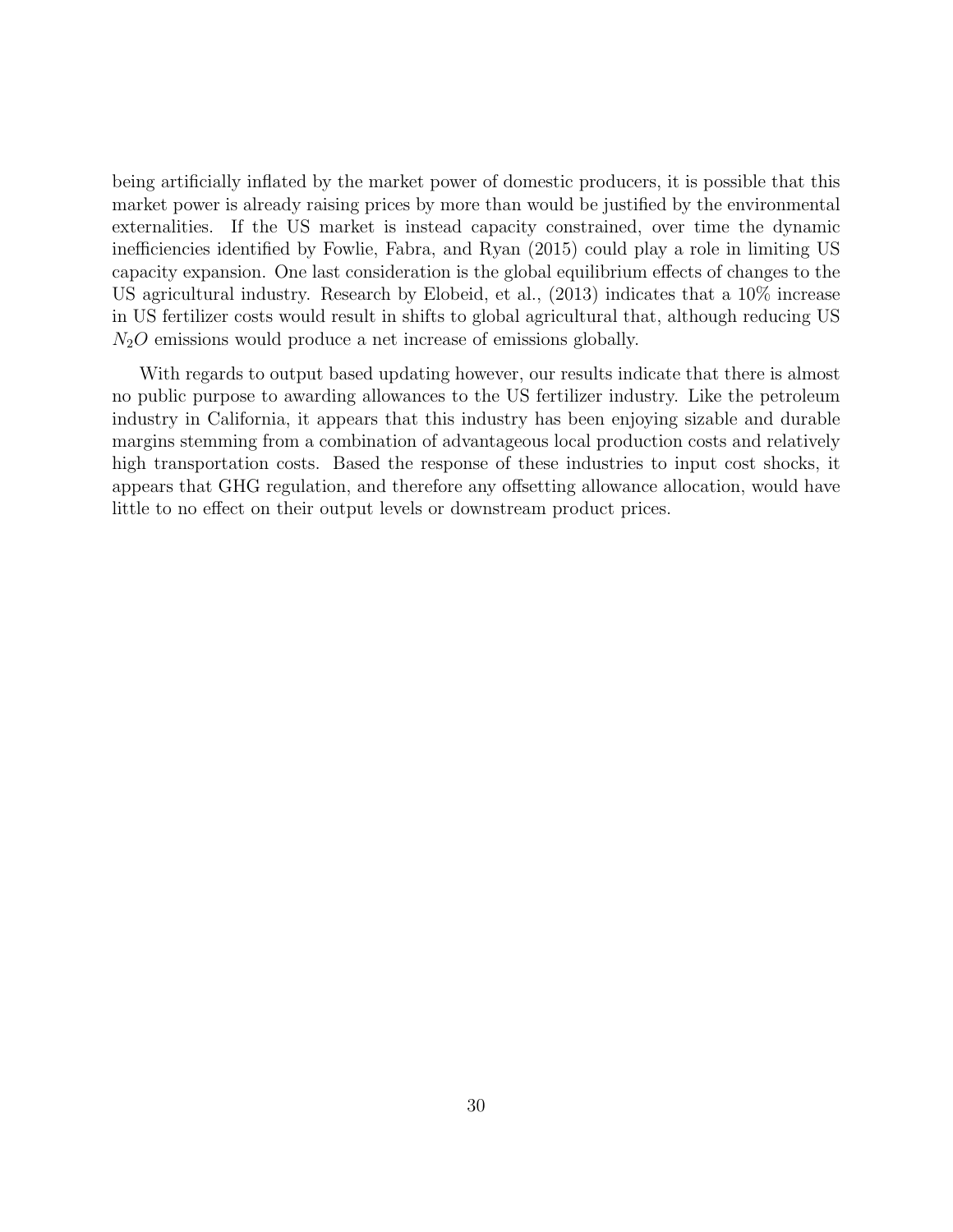### References

- Andrews, Donald. 1993. "Tests for parameter instability and structural change with unknown change point." Econometrica, 821–856.
- Bernard, Alain L, Carolyn Fischer, and Alan K Fox. 2007. "Is there a rationale for output-based rebating of environmental levies?" Resource and Energy Economics, 29(2): 83–101.
- Burrell, Alison. 1989. "The demand for fertiliser in the United Kingdom." Journal of Agricultural Economics, 40(1): 1–20.
- Bushnell, James, Carla Peterman, and Catherine Wolfram. 2008. "Local solutions to global problems: Climate change policies and regulatory jurisdiction." Review of Environmental Economics and Policy, 2(2): 175–193.
- Denbaly, Mark, and Harry Vroomen. 1993. "Dynamic fertilizer nutrient demands for corn: A Cointegrated and Error-Correcting System." American Journal of Agricultural Economics, 75(1): 203–209.
- Dickey, David A, and Wayne A Fuller. 1979. "Distribution of the estimators for autoregressive time series with a unit root." Journal of the American statistical association, 74(366a): 427–431.
- Elobeid, Amani, Miguel Carriquiry, Jerome Dumortier, Francisco Rosas, Kranti Mulik, Jacinto F Fabiosa, Dermot J Hayes, and Bruce A Babcock. 2013. "Biofuel Expansion, Fertilizer Use, and GHG Emissions: Unintended Consequences of Mitigation Policies." Economics Research International, 2013.
- Fischer, Carolyn. 2003. "Output-based allocation of environmental policy revenues and imperfect competition." RFF Discussion Papers, , (02-60).
- Fischer, Carolyn. 2011. "Market power and output-based refunding of environmental policy revenues." Resource and energy economics, 33(1): 212–230.
- Fischer, Carolyn, and Alan K Fox. 2009. "Comparing policies to combat emissions leakage: Border tax adjustments versus rebates." RFF Discussion Papers, , (09-02).
- Fowlie, Meredith. 2009. "Incomplete environmental regulation, imperfect competition, and emissions leakage." American Economic Journal: Economic Policy, 1(2).
- Fowlie, Meredith. 2010. "Emissions trading, electricity restructuring, and investment in pollution abatement." The American Economic Review.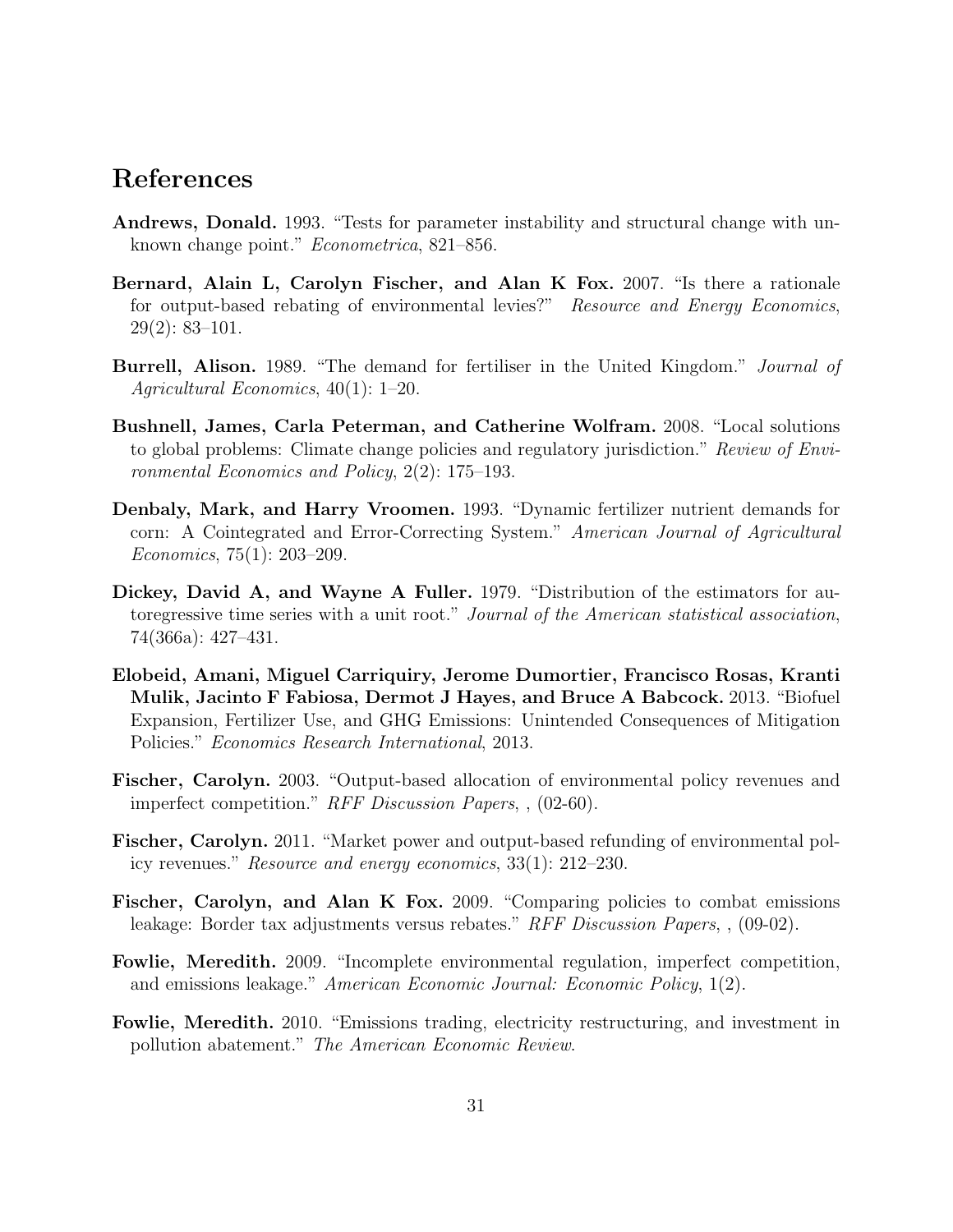- Fowlie, Meredith. 2012. "Updating the Allocation of Greenhouse Gas Emissions Permits in a Federal Cap-and-Trade Program." The Design and Implementation of US Climate Policy, 17499: 157.
- Fowlie, Meredith, and Jeffrey Perloff. 2013. "Distributing pollution rights in cap-andtrade programs: are outcomes independent of allocation?" Review of Economics and Statistics, 95(5).
- Fowlie, Meredith, Mar Reguant, and Stephen Ryan. 2015. "Market-Based Emissions Regulation and Industry Dynamics." Journal of Political Economy, Forthcoming.
- Frankel, Jeffrey A., and Joseph E. Aldy. 2008. "Addressing the Leakage/Competitiveness Issue in Climate Change Policy Proposals [with Comment]." Brookings Trade Forum, pp. 69–91.
- Fullerton, Don, and Gilbert E Metcalf. 2001. "Environmental controls, scarcity rents, and pre-existing distortions." Journal of public economics, 80(2): 249–267.
- Goldberg, Linda S., and Jos Manuel Campa. 2010. "The Sensitivity of the CPI to Exchange Rates: Distribution Margins, Imported Inputs, and Trade Exposure." The Review of Economics and Statistics, 92(2): 392–407.
- Gopinath, Gita, and Oleg Itskhoki. 2010. "Frequency of Price Adjustment and Pass-Through." The Quarterly Journal of Economics, 125(2): 675–727.
- Goulder, Lawrence H, Ian WH Parry, Roberton C Williams Iii, and Dallas Burtraw. 1999. "The cost-effectiveness of alternative instruments for environmental protection in a second-best setting." Journal of public Economics, 72(3): 329–360.
- Hansen, Lars Garn. 2004. "Nitrogen Fertilizer Demand from Danish Crop Farms: Regulatory Implications of Heterogeneity." Canadian Journal of Agricultural Economics, 52(3): 313–331.
- Hausman, Catherine, and Ryan Kellogg. 2015. "Welfare and Distributional Implications of Shale Gas." Brookings Papers on Economic Activity.
- Jensen, Jesper, and Tobias N Rasmussen. 2000. "Allocation of CO 2 emissions permits: a general equilibrium analysis of policy instruments." Journal of Environmental Economics and Management, 40(2): 111–136.
- Johansen, Soren. 1991. "Estimation and hypothesis testing of cointegration vectors in Gaussian vector autoregressive models." Econometrica, 1551–1580.